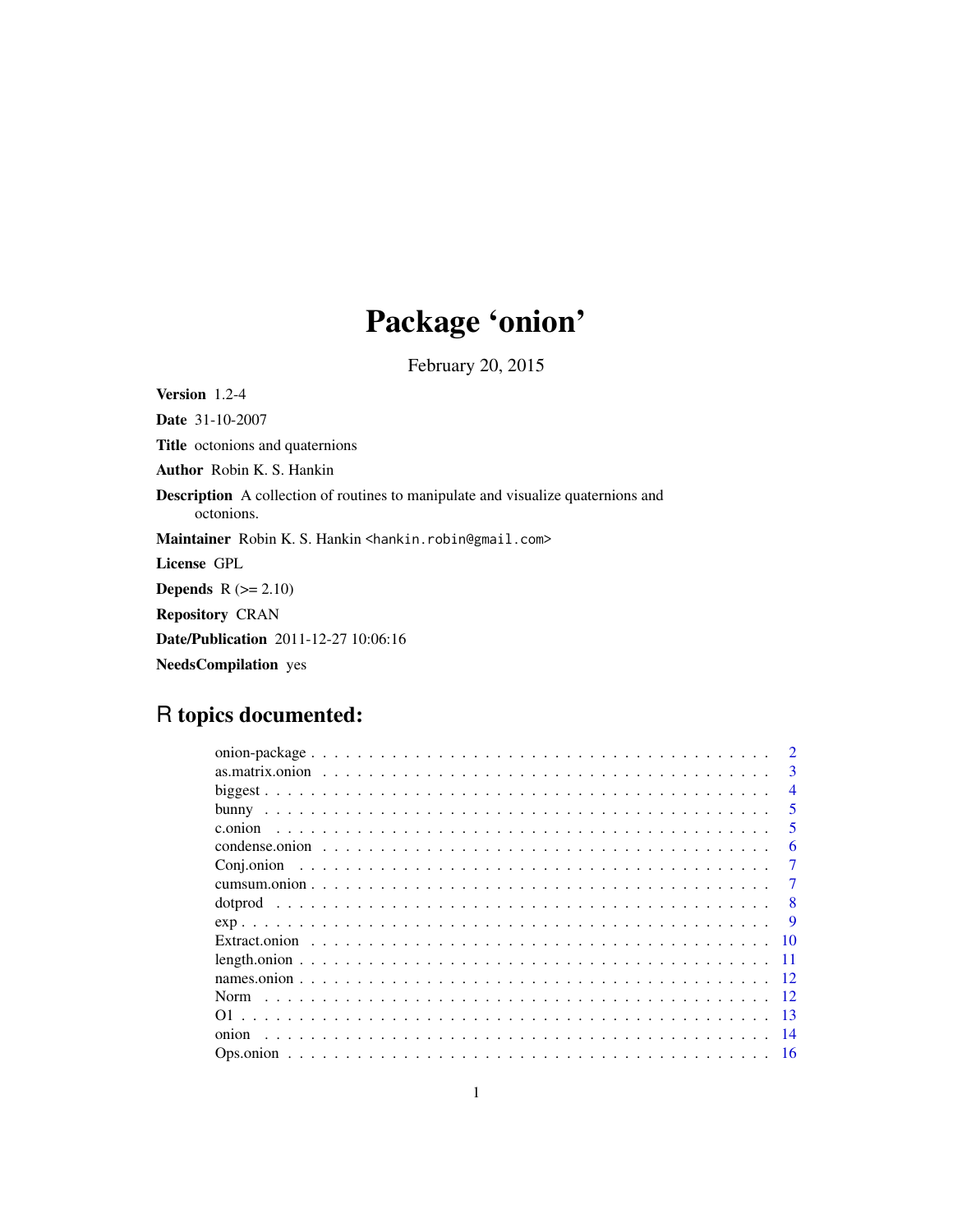# <span id="page-1-0"></span>2 onion-package

| Index |  |  |  |  |  |  |  |  |  |  |  |  |  |  |  |  |  |  |  |  |  | 31 |
|-------|--|--|--|--|--|--|--|--|--|--|--|--|--|--|--|--|--|--|--|--|--|----|

onion-package *Manipulation of quaternions and octonions*

#### Description

There are precisely four normed division algebras over the reals: the reals themselves, the complex numbers, the quaternions, and the octonions. The R system is well equipped to deal with the first two: the onion package provides some functionality for the third and fourth.

# Details

| Package: | onion      |
|----------|------------|
| Type:    | Package    |
| Version: | 1.0        |
| Date:    | 2007-05-01 |
| License: | GPL.       |

The package is intended to provide transparent access to quaternions and octonions.

Package currently S3 but will use S4 methods shortly

#### Author(s)

Robin K. S. Hankin

Maintainer: hankin.robin@gmail.com

## References

R News article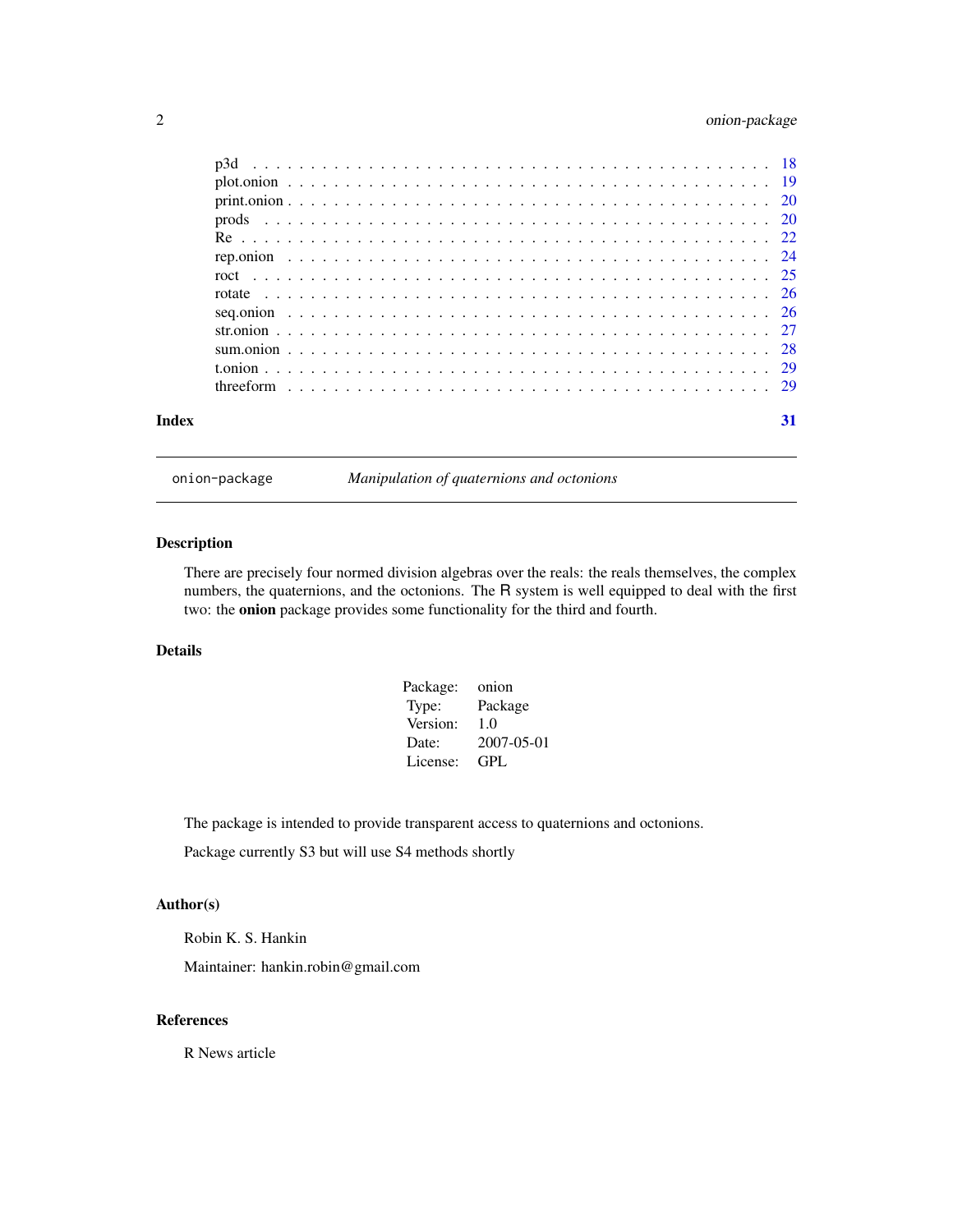#### <span id="page-2-0"></span>as.matrix.onion 3

#### Examples

```
as.quaternion(1:10) # quaternionic vector with zero imaginary components
1:10 + Hj # Simple nontrivial quaternion; note appropriate behaviour of '+'
1:10 + Oil # simple octonionic vector ('Oil' is one of the octonionic bases).
a \leftarrow \text{rquat}(5)b <- rquat(5) #Quaternionic vectors with random integer components
a*b - b*a # Nonzero! (quaternions are not commutative)
Re(a) # Re() extracts the real component
i(a) <- 1000; a # individual components may be manipulated intuitively
as.octonion(a) # 'upgrades' to octonion
x \le roct(5) # random octonionic vector with integer components
y \leftarrow \text{rect}(5)z \leftarrow \text{rect}(5)(x*y)*z - z*(y*z) # Nonzero! (octonions are not associative)
Norm(x)
Mod(x) # Modulus and Norm work as expected
# Now some plotting:
a \leq -as.octonion(c(7, 8, 3, 3, 7, 1, 3, 3), single = TRUE)b \leq -as.octonion(c(8,4,2,8,3,7,3,7),single=TRUE)
plot(exp(seq(from=a,to=b,len=50)))
# Note operation of seq(), exp(), and plot()
```
as.matrix.onion *Coerces an onionic vector into a matrix*

#### Description

Coerces an onionic vector into a matrix.

#### Usage

```
## S3 method for class 'onion'
as.matrix(x, \ldots)
```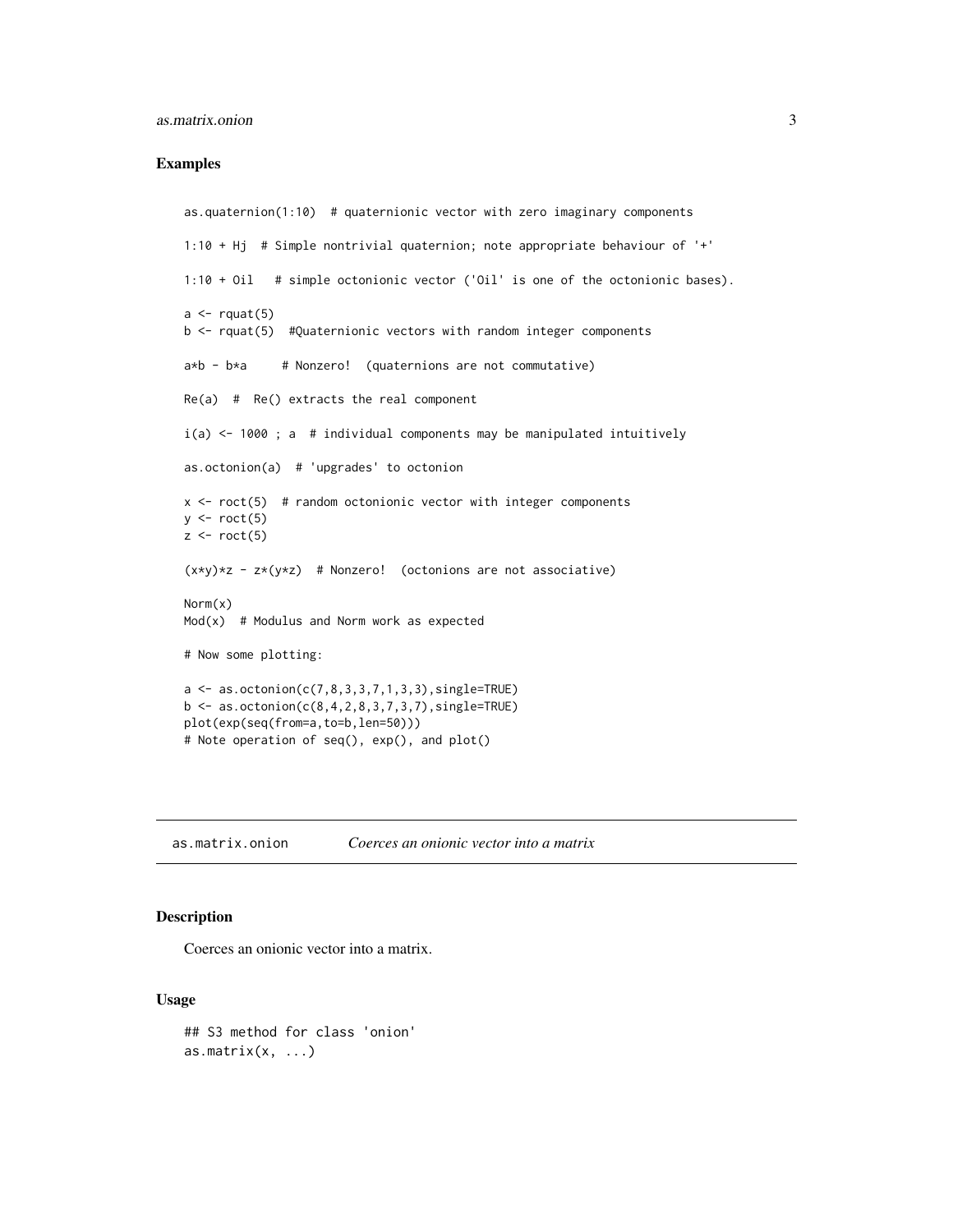#### 4 biggest the contract of the contract of the contract of the contract of the contract of the contract of the contract of the contract of the contract of the contract of the contract of the contract of the contract of the

#### Arguments

|          | Onionic vector                        |
|----------|---------------------------------------|
| $\cdots$ | Further arguments (currently ignored) |

#### Details

The matrix returned has 4 rows for a quaternion, 8 for an octonion

#### Author(s)

Robin K. S. Hankin

#### Examples

det(as.matrix(roct(8)))

biggest *Returns the biggest type of a set of onions*

#### Description

Returns the biggest type of a set of onions; useful for "promoting" a set of onions to the most general type.

#### Usage

biggest(...)

#### Arguments

... Onionic vectors

#### Details

If any argument passed to biggest() is an octonion, then return the string "octonion". Failing that, if any argument is a quaternion, return the string "quaternion", and failing that, return "scalar".

#### Author(s)

Robin K. S. Hankin

#### Examples

biggest(O1,rquat(100),1:4)

<span id="page-3-0"></span>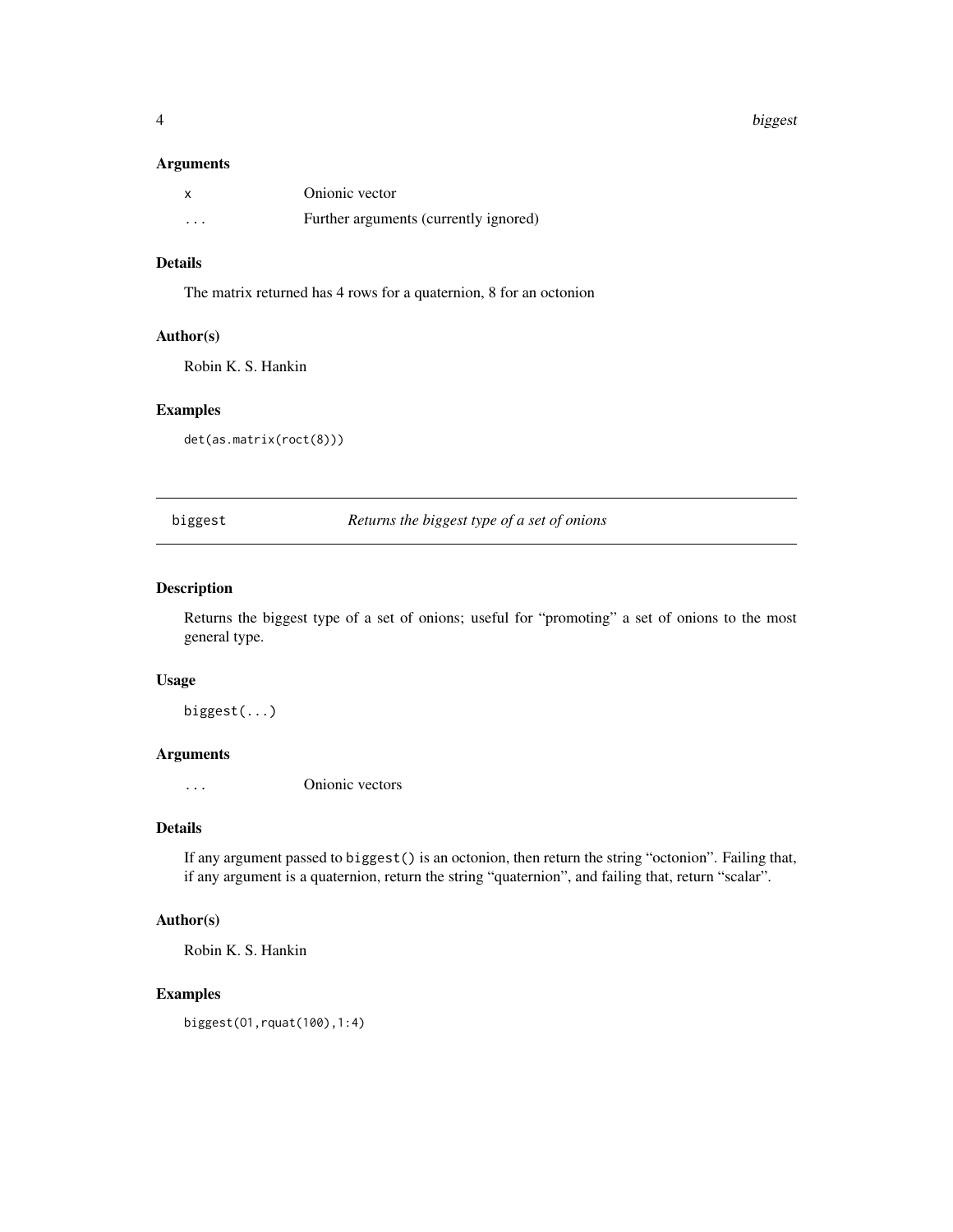<span id="page-4-1"></span><span id="page-4-0"></span>

A set of 3D points in the shape of a rabbit (the Stanford Bunny)

#### Usage

data(bunny)

# Format

A three column matrix with 35947 rows. Each row is the Cartesian coordinates of a point on the surface of the bunny.

#### Source

<http://www-graphics.stanford.edu>

#### Examples

data(bunny) p3d(rotate(bunny,Hk))

c.onion *Combine onionic vectors into a single vector*

#### Description

Combines its arguments to form an onionic vector.

#### Usage

## S3 method for class 'onion'  $c(\ldots)$ 

#### Arguments

... onionic vectors

#### Details

Returns an onionic vector of type biggest() of the arguments. Names are inherited from the behaviour of cbind(), not c().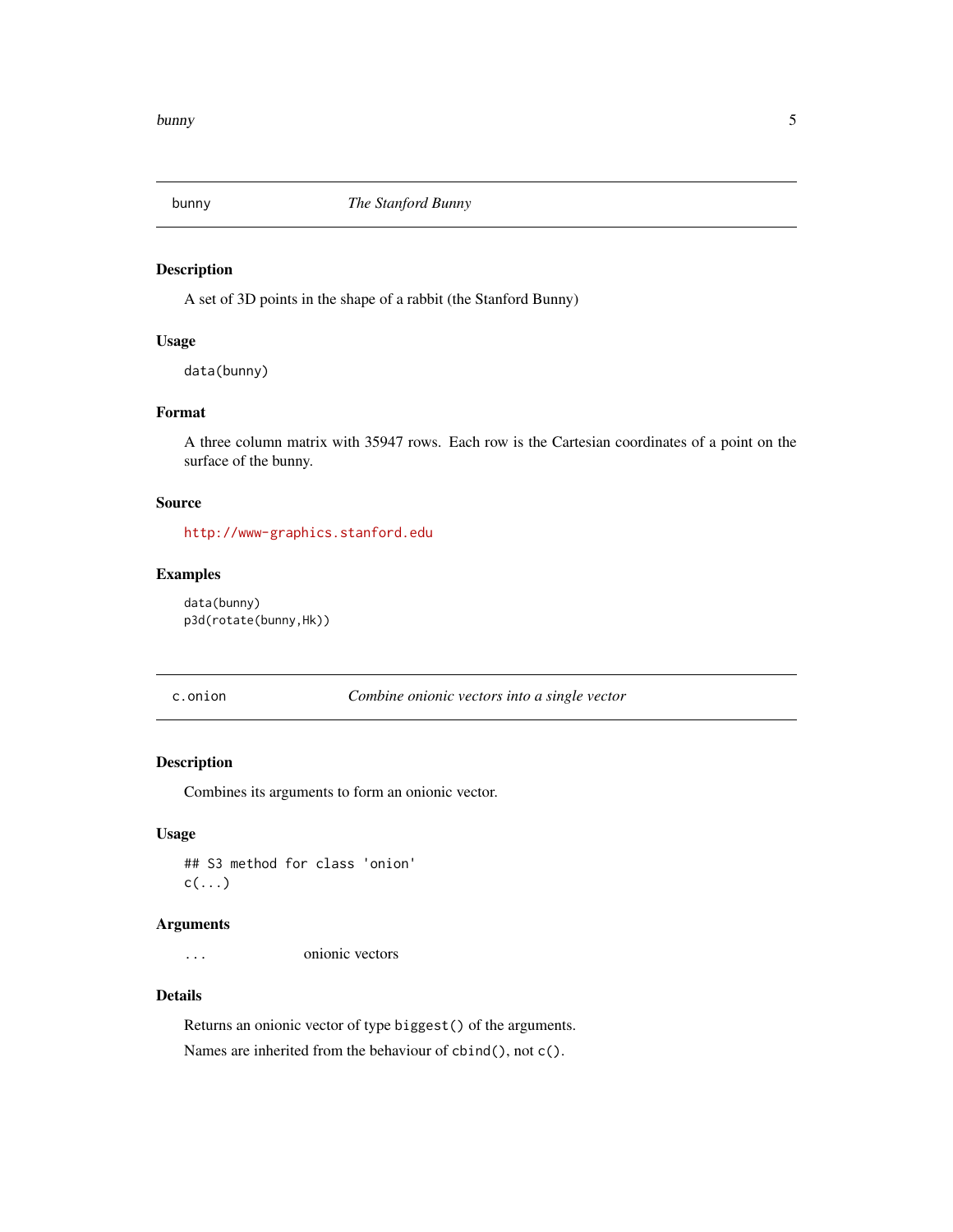#### <span id="page-5-0"></span>Author(s)

Robin K. S. Hankin

#### Examples

```
a \leftarrow \text{rect}(3)b <- seq(from=Oil,to=Oj,len=6)
c(a,b)c(rquat(3),H1,H0,Him)
c(Hi,Oil,1:2)
```
condense.onion *Condense an onionic vector into a short form*

#### <span id="page-5-1"></span>Description

Condense an onionic vector into a string vector showing whether the elements are positive, zero or negative.

#### Usage

## S3 method for class 'onion' condense(x)

#### Arguments

x An onionic vector

#### Value

Returns a string vector of the same length as x whose elements are length 4 or 8 strings for quaternions or octonions respectively. The characters are "+" for a positive, "-" for a negative, and "0" for a zero, element.

#### Author(s)

Robin K. S. Hankin

#### Examples

condense(roct(3))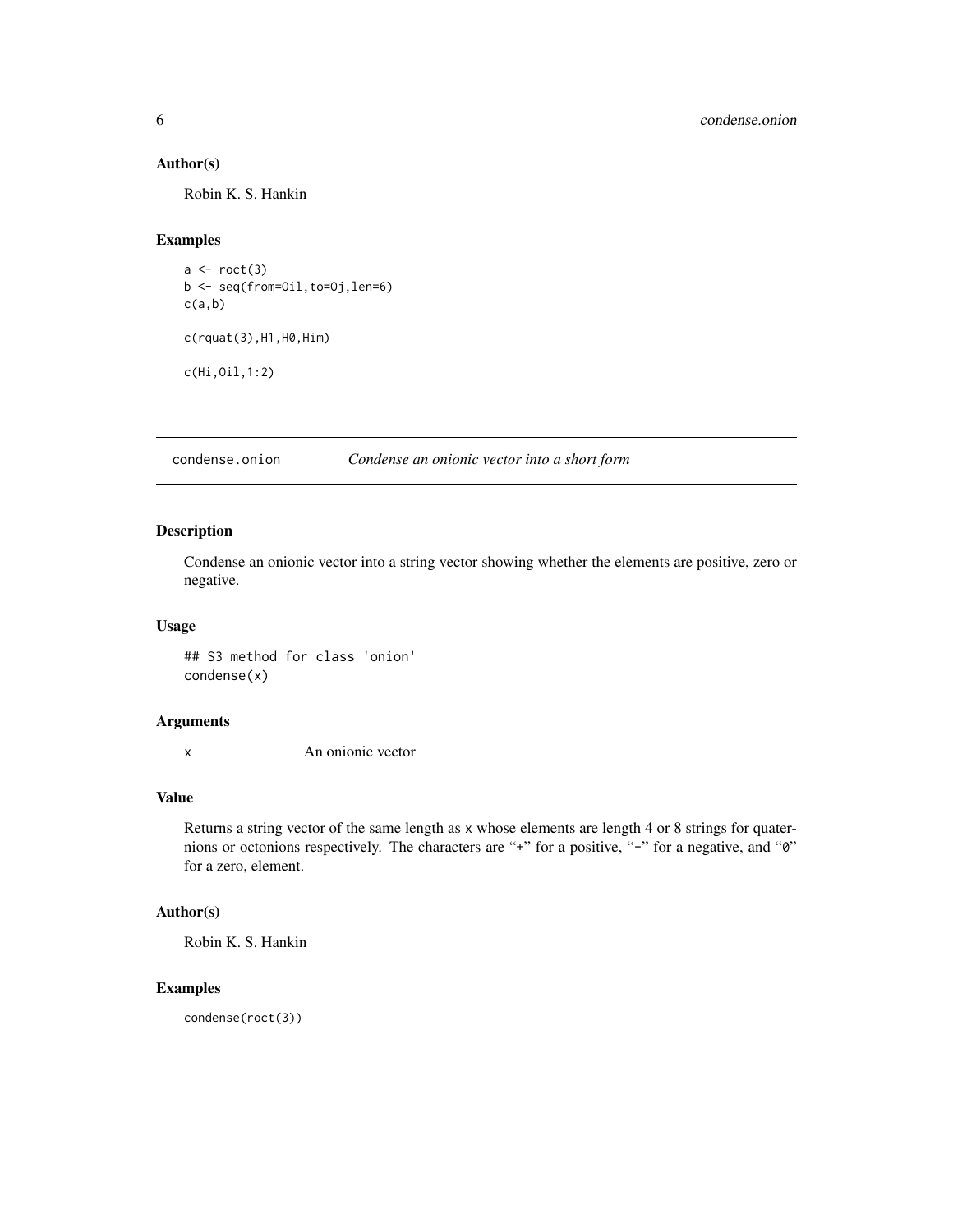<span id="page-6-0"></span>

Returns the conjugate of an onionic vector

#### Usage

## S3 method for class 'onion' Conj(z)

#### Arguments

z An onionic vector

# Details

The method is common to all onions:  $Im(x) \le -Im(x)$ 

#### Author(s)

Robin K. S. Hankin

#### Examples

 $a \leftarrow \text{rect}(5)$ Conj(a)

cumsum.onion *Cumulative sums for onions*

# Description

Cumulative sum of an onionic vector

#### Usage

## S3 method for class 'onion' cumsum(x)

#### Arguments

x Onionic vector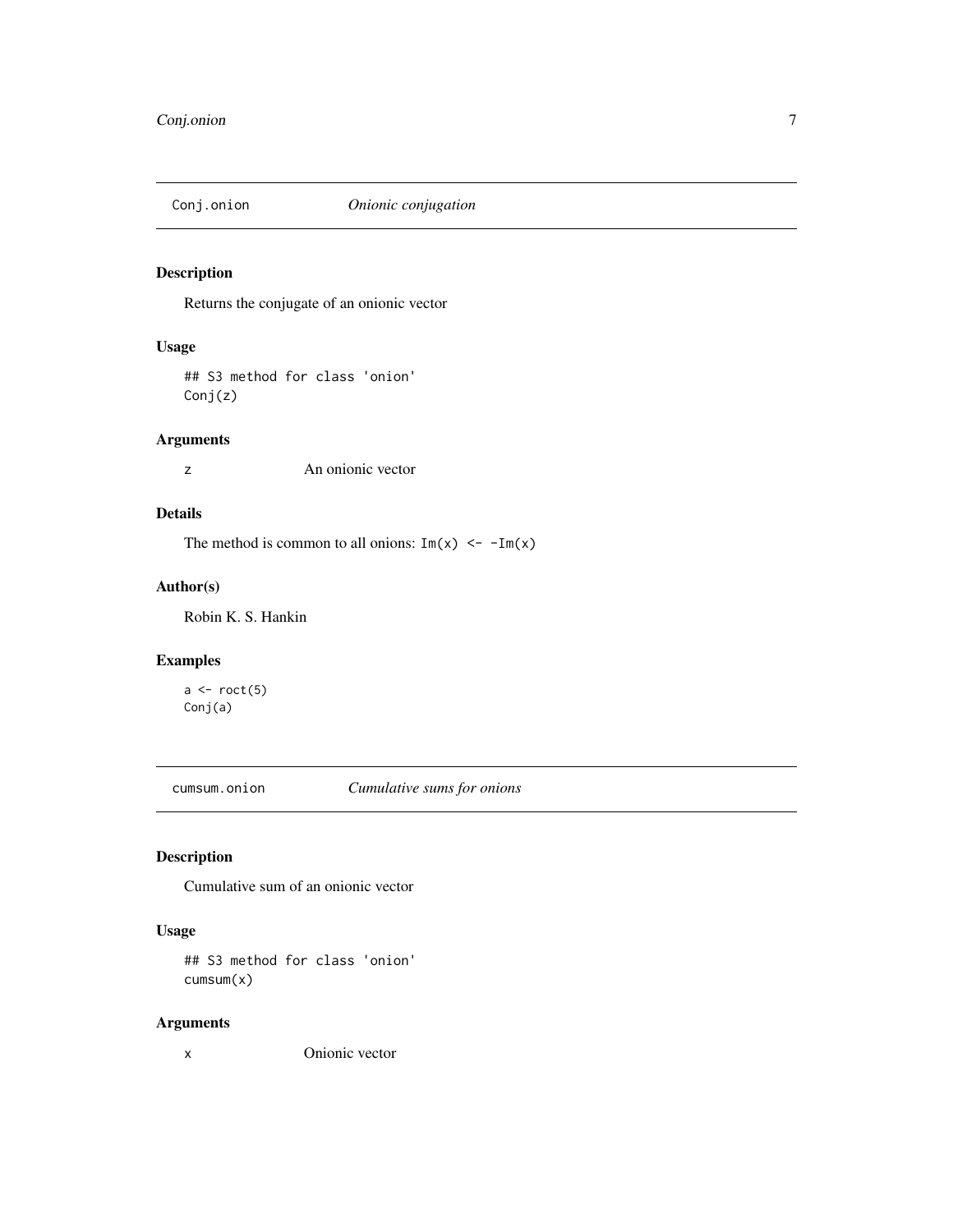#### <span id="page-7-0"></span>Author(s)

Robin K. S. Hankin

#### Examples

 $a \leftarrow \text{rect}(7)$ cumsum(a)

dotprod *Euclidean even product*

## Description

Euclidean even product; dot product of two onions

#### Usage

dotprod(x, y)

#### Arguments

x,y Onionic vectors

#### Details

Returns the Euclidean even product of two onionic vectors. That is, if x and y are eight-element vectors of the components of two onions, return sum(x\*y).

Note that the returned value is a numeric vector (compare %<.>%, e.even(), which return onionic vectors with zero imaginary part).

#### Author(s)

Robin K. S. Hankin

#### See Also

[prods](#page-19-1)

# Examples

```
a \leftarrow \text{rect}(5)b \leftarrow \text{rect}(1)a %.% b
a %.% (a+3)
```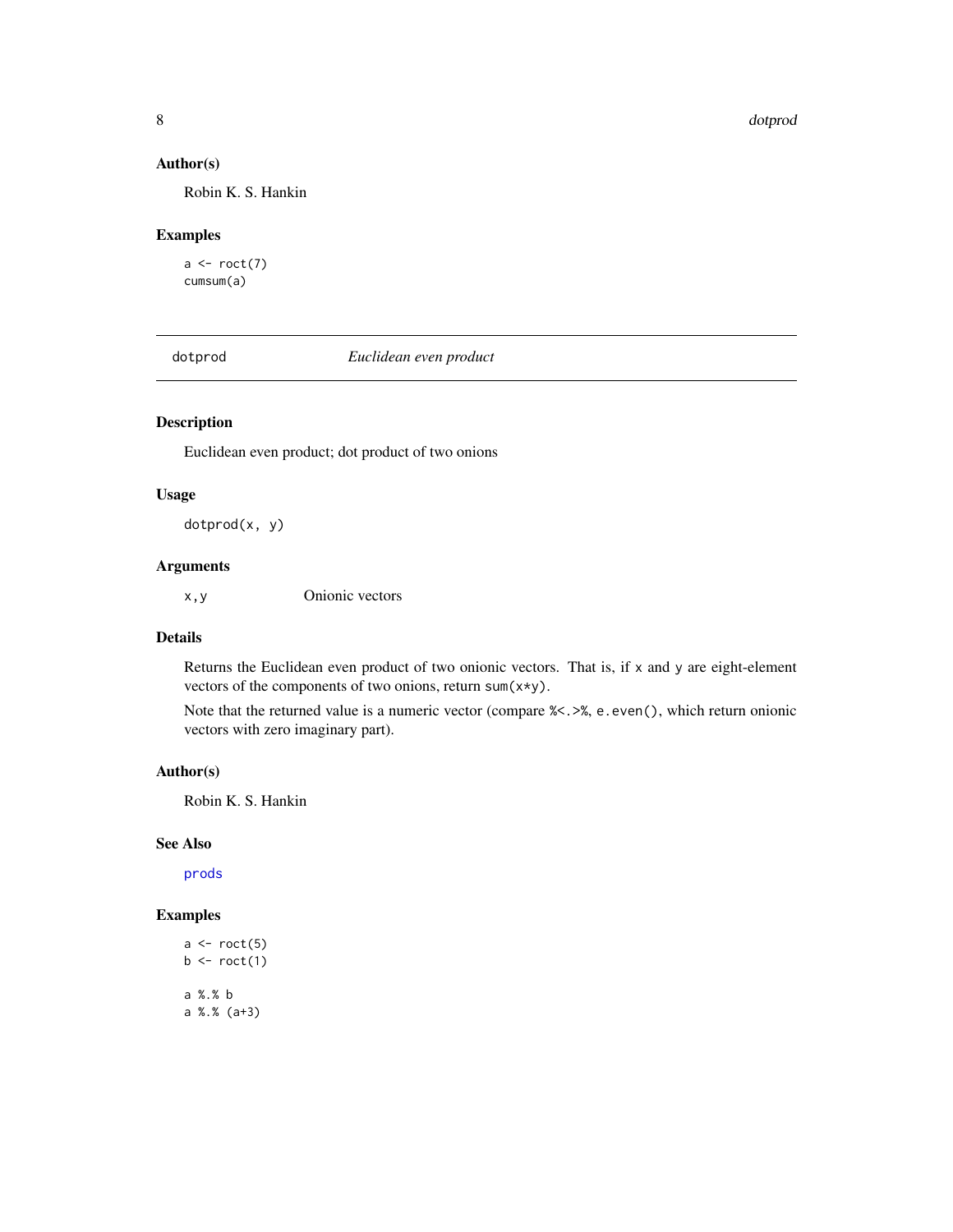<span id="page-8-0"></span>Elementary transcendental functions: exponential and trig

#### Usage

```
## S3 method for class 'onion'
exp(x)## S3 method for class 'onion'
log(x,base=exp(1))
## S3 method for class 'onion'
sin(x)## S3 method for class 'onion'
cos(x)
## S3 method for class 'onion'
tan(x)
## S3 method for class 'onion'
asin(x)
## S3 method for class 'onion'
acos(x)
## S3 method for class 'onion'
atan(x)
## S3 method for class 'onion'
sinh(x)## S3 method for class 'onion'
cosh(x)
## S3 method for class 'onion'
tanh(x)
## S3 method for class 'onion'
asinh(x)
## S3 method for class 'onion'
acosh(x)
## S3 method for class 'onion'
atanh(x)
## S3 method for class 'onion'
sqrt(x)
```
#### Arguments

x An onionic vector base In log(), the base of the logarithm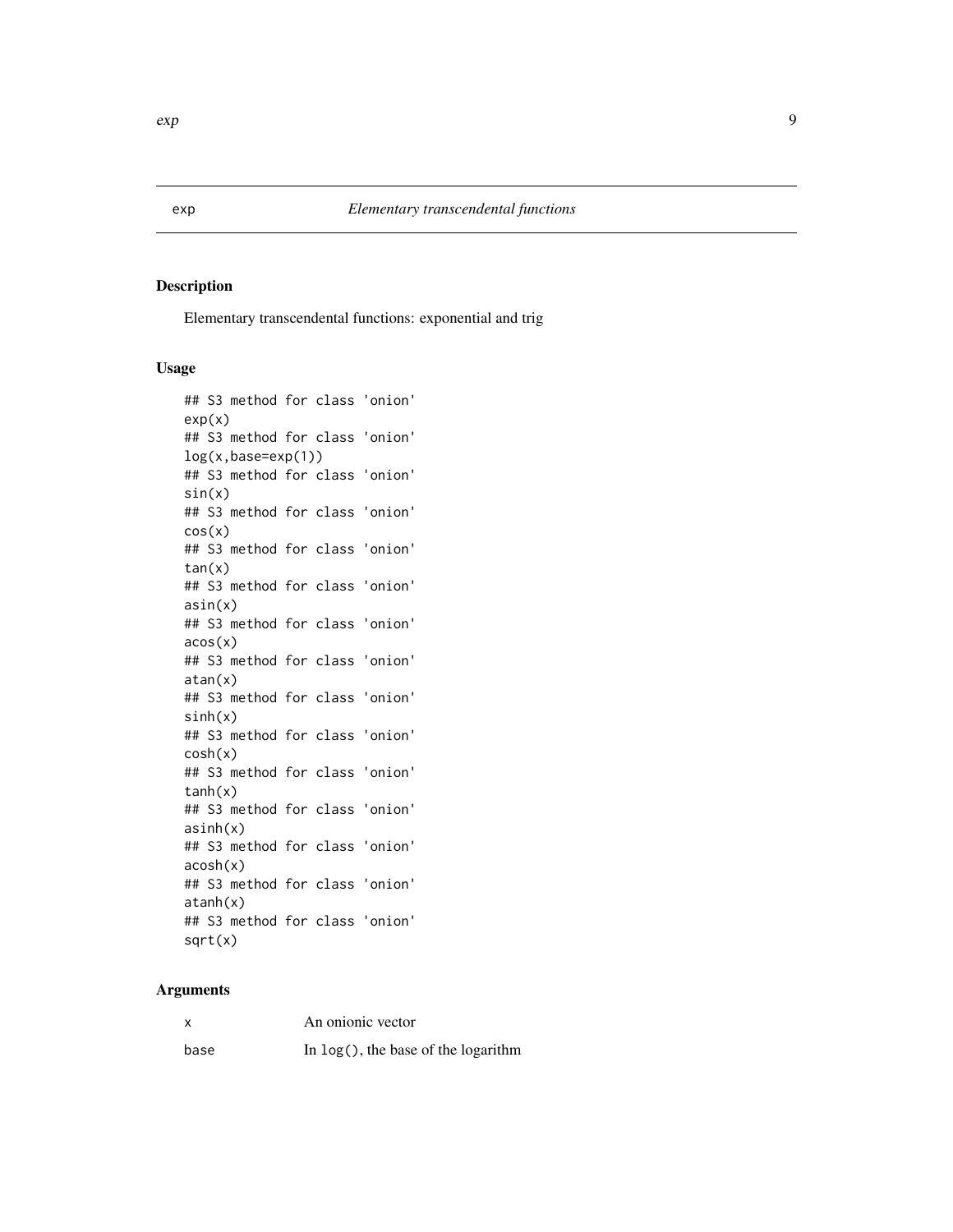# <span id="page-9-0"></span>Details

Trig and exponential functions, and a square root. Warning: these functions do not obey all the identities that one might expect; quaternions are not commutative, and octonions are not associative. The examples section illustrates this.

#### Author(s)

Robin K. S. Hankin

#### Examples

```
x < - roct(3)/10
sin(x)^2 + cos(x)^2 #should be close to 01
a \leftarrow \text{rquat}(5)b \leftarrow \text{rect}(5)log(a*b) -log(a) -log(b) #zero for real or complex a & b, but not quaternions
log(b*a) -log(a) -log(b) #different (and still nonzero)
```

| Extract.onion | Extract or Replace Parts of an onion |  |
|---------------|--------------------------------------|--|
|---------------|--------------------------------------|--|

#### Description

Extract or replace subsets of onions.

#### Arguments

| X     | An onionic vector              |
|-------|--------------------------------|
| index | elements to extract or replace |
| value | replacement value              |

#### Details

These methods work as expected: an octonionic vector is a eight-row matrix and element selection/replacement operate, on a per-column basis, on objects coerced to class "matrix".

## Value

Always returns an onion of the same class as x.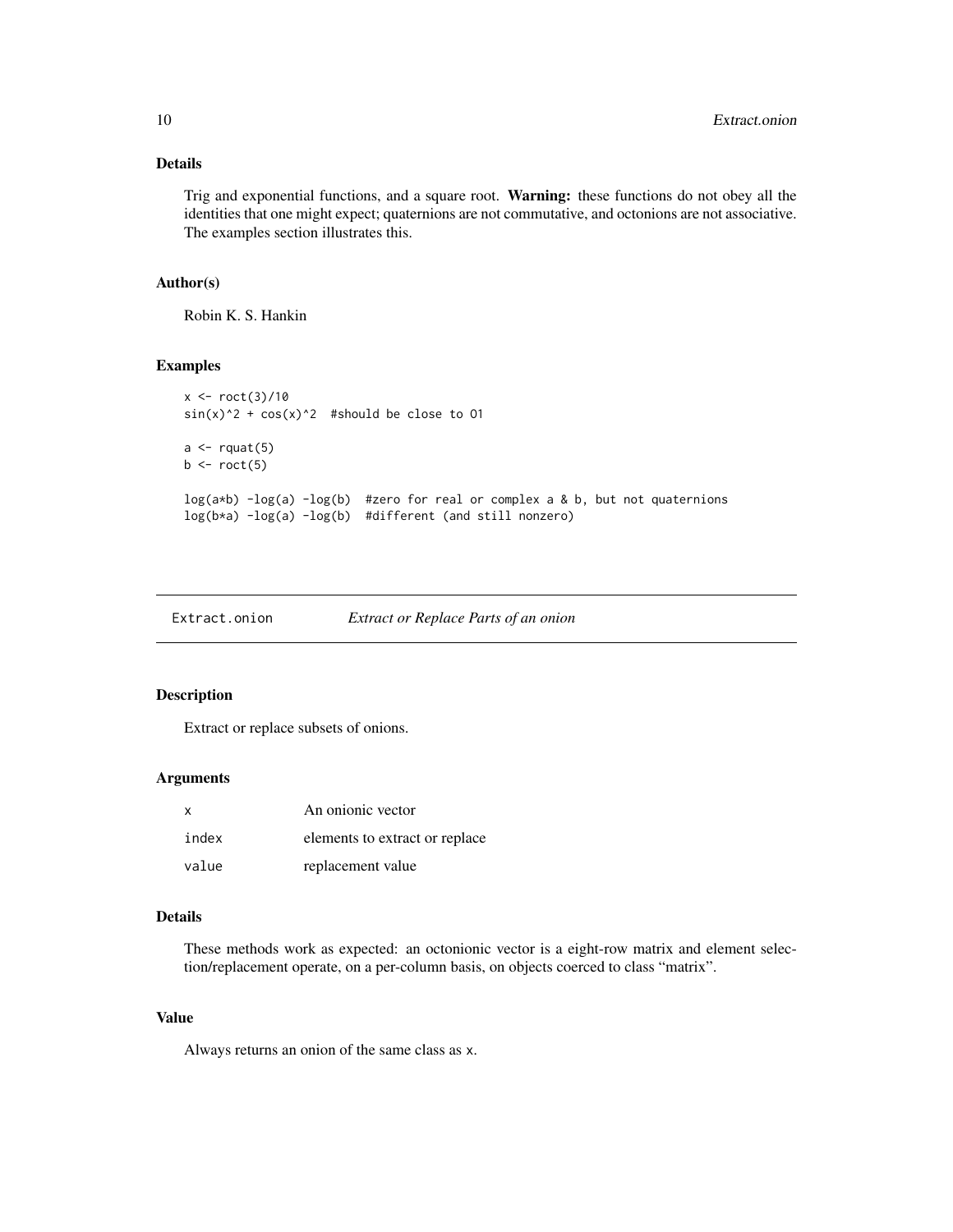#### <span id="page-10-0"></span>length.onion 11

#### Examples

```
a \leftarrow octonion(Re=1,j=1:10)a[1:3] <- Oil
a[3:5]
a[2:4] < -a[1]a[2:3] <- c(10,11)
```
length.onion *Length of an octonionic vector*

# Description

Get or set the length of octonionic vectors.

# Usage

```
## S3 method for class 'onion'
length(x)
## S3 replacement method for class 'onion'
length(x) <- value
```
#### Arguments

| X     | An onionic vector |
|-------|-------------------|
| value | An integer        |

# Details

Operates on the columns of the matrix as expected. In length(x)  $\le$  value, if value>length(x), the onion is padded with NAs.

#### Author(s)

Robin K. S. Hankin

## Examples

```
a \leftarrow \text{rect}(5)length(a)
length(a) <-3a
length(a) < -10a
```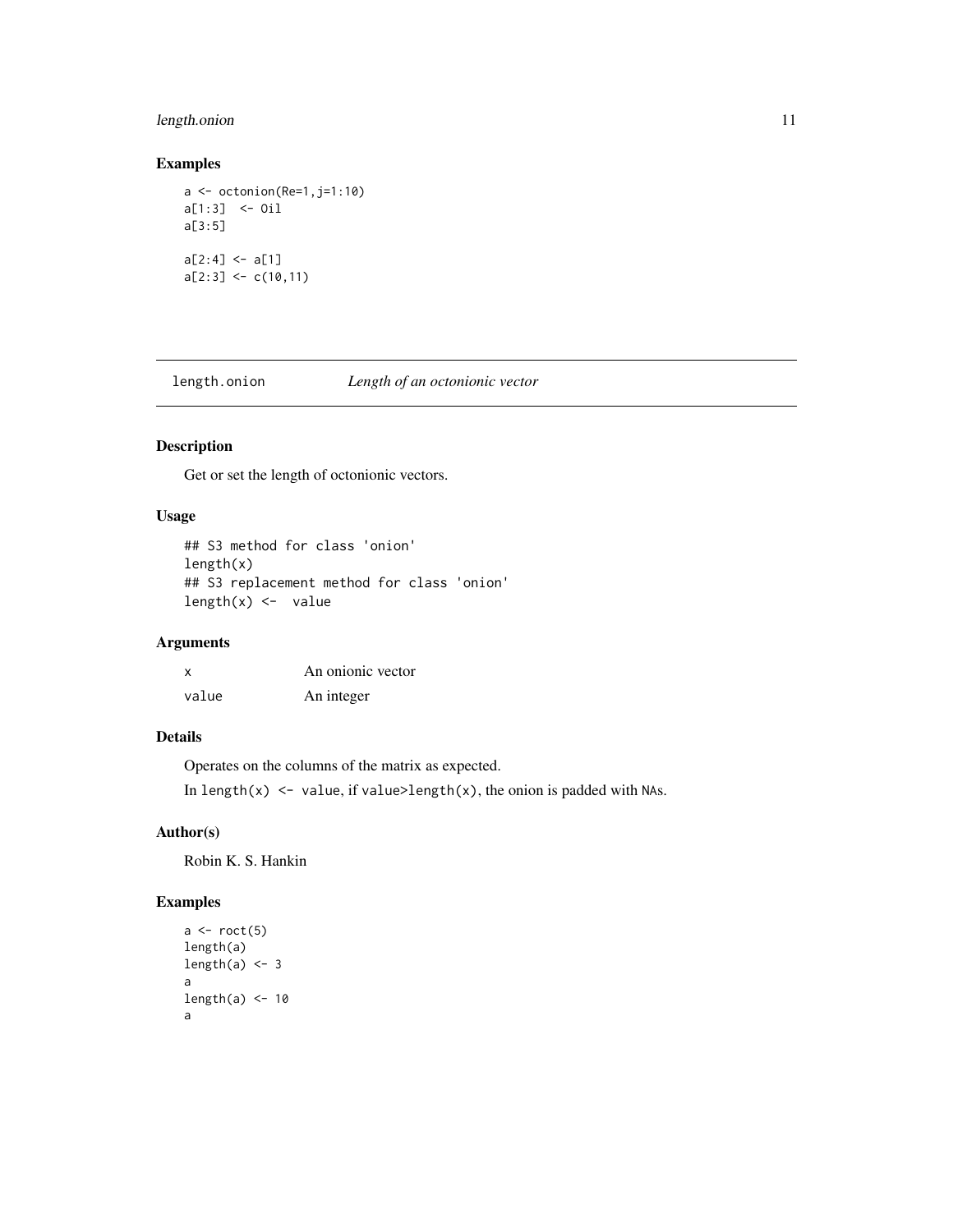<span id="page-11-0"></span>

Functions to get or set the names of an onionic vector.

#### Usage

```
## S3 method for class 'onion'
names(x)
## S3 replacement method for class 'onion'
names(x) <- value
```
#### Arguments

|       | Onionic vector                                        |
|-------|-------------------------------------------------------|
| value | a character vector of the same length as 'x', or NULL |

#### Details

Names attributes refers to colnames of the internal matrix, which are retrieved or set using colnames() or colnames<-().

#### Author(s)

Robin K. S. Hankin

#### Examples

```
a \leftarrow \text{rect}(5)names(a) <- letters[1:5]
```
Norm *Norm and modulus of an onionic vector*

#### Description

Norm of an onionic vector: the modulus and its square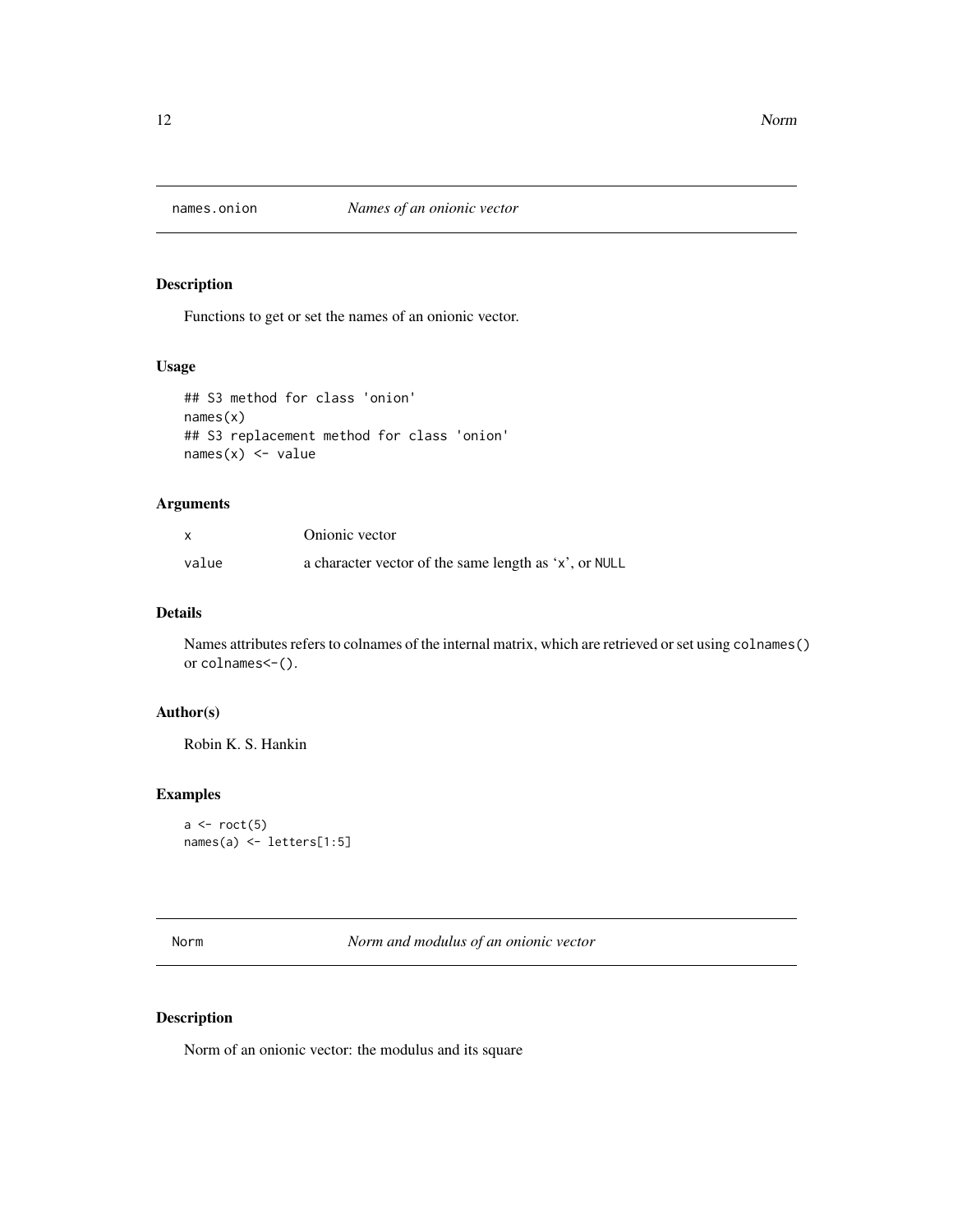# <span id="page-12-0"></span>Usage

```
## S3 method for class 'onion'
Norm(z)
## S3 method for class 'onion'
Mod(z)
## S3 replacement method for class 'onion'
Mod(z) <- value
## S3 method for class 'onion'
sign(x)
```
#### Arguments

| x.z   | Onionic vector |
|-------|----------------|
| value | A real vector  |

#### Note

The norm of onionic vector O is the product of O with its conjugate:  $|O| = OO^*$  but a more efficient numerical method is used (see dotprod()).

The  $Mod$  of onionic vector  $O$  is the square root of its norm.

The sign of onionic O is the onion with the same direction as O but with unit Norm:  $sign(0) = 0$ /Mod(0).

#### Author(s)

Robin K. S. Hankin

#### Examples

 $a \leftarrow \text{rect}(5)$ Norm(a) Mod(a)

O1 *Unit onions*

# **Description**

Each of the eight unit quaternions and octonions

#### Usage

H1 Hi Hj Hk H0 Him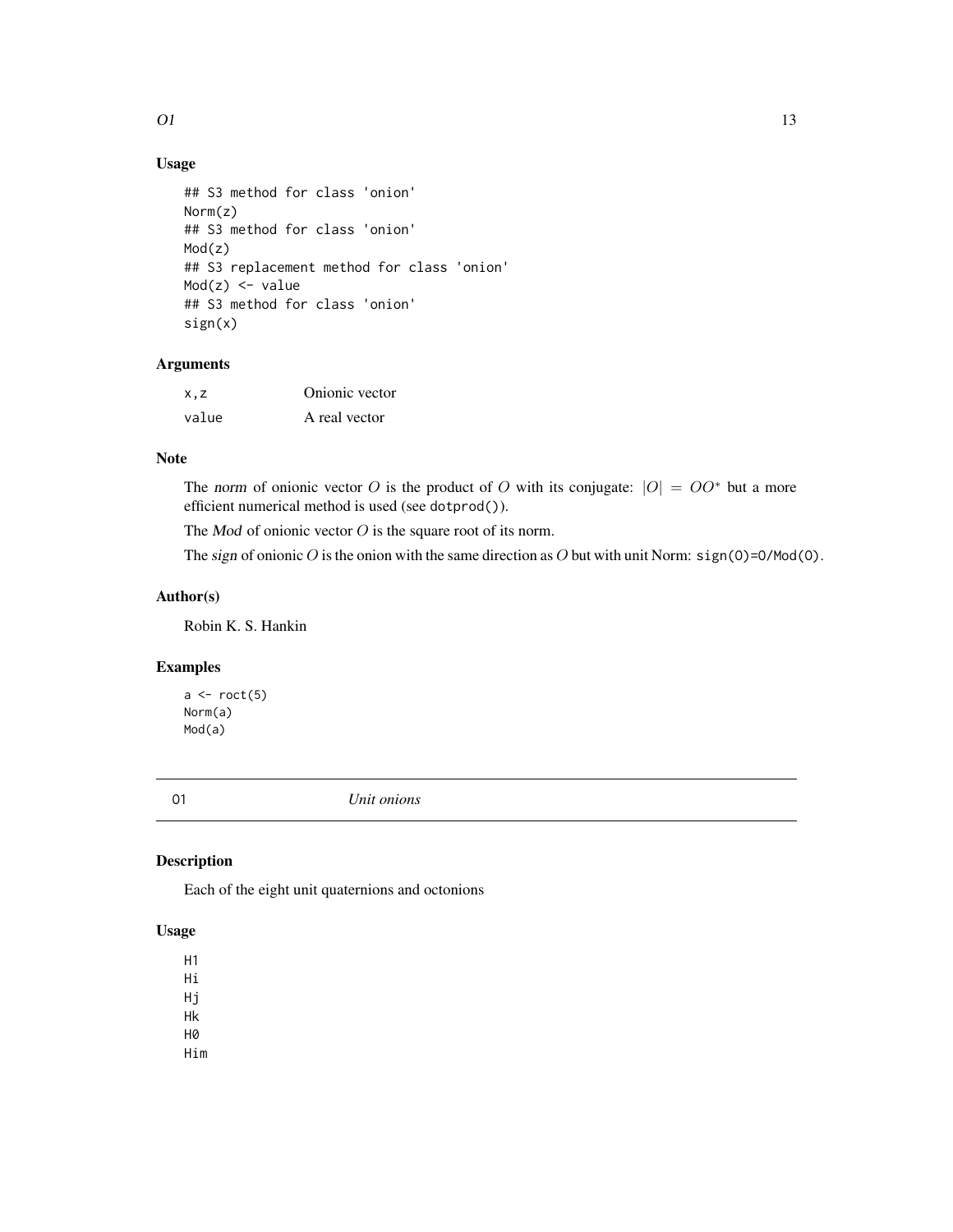14 onion and the contract of the contract of the contract of the contract of the contract of the contract of the contract of the contract of the contract of the contract of the contract of the contract of the contract of t

| Hall  |
|-------|
| 01    |
| Оi    |
| Οi    |
| 0k    |
| 01    |
| 0i1   |
| 0il   |
| 00    |
| Oim   |
| 0a] i |

#### Format

Each one is an onionic vector of length one.

#### Details

Try  $Hi$  (=quaternion(i=1)) to get the pattern for the first four. The next ones are the zero quaternion, the pure imaginary quaternion with all components 1, and the quaternion with all components 1. The ones beginning with "O" follow a similar pattern.

These are just variables that may be overwritten and thus resemble T and F whose value may be changed.

#### Examples

```
Oall
seq(from=01,to=0il,len=6)
stopifnot(Hj*Hk == Hi)
stopifnot(Okl*Oil == -Oj ) # See tests/aaa.R for the full set
```
onion *Basic onion functions*

#### <span id="page-13-1"></span>Description

Construct, coerce to, test for, and print onions

#### Usage

```
octonion(length.out = NULL, names = NULL, Re = 0, i = 0, j = 0,
    k = 0, l = 0, il = 0, jl = 0, kl = 0)
as.octonion(x, single = FALSE, names=NULL)
is.octonion(x)
quaternion(length.out = NULL, names = NULL, Re = 0, i = 0, j = 0, k = 0)
as.quaternion(x, single = FALSE, names=NULL)
```
<span id="page-13-0"></span>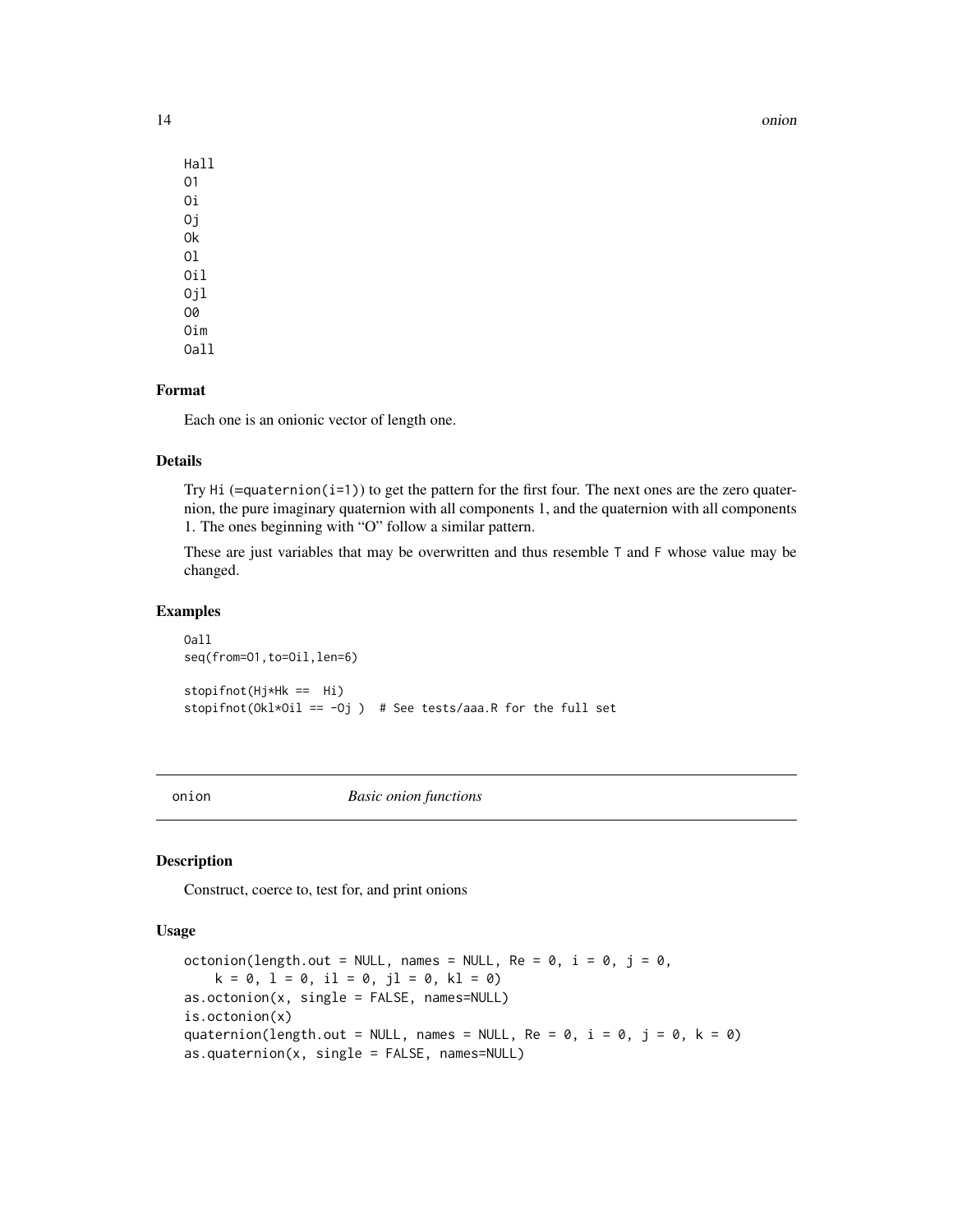#### onion and the contract of the contract of the contract of the contract of the contract of the contract of the contract of the contract of the contract of the contract of the contract of the contract of the contract of the

```
is.quaternion(x)
is.onion(x)
as.onion(x,type,names=NULL,single=FALSE)
type(x)
```
#### **Arguments**

| length.out | In functions quaternion() and octonion(), the length of the onionic vector<br>returned.                                                                                                                                                                                                                                 |
|------------|-------------------------------------------------------------------------------------------------------------------------------------------------------------------------------------------------------------------------------------------------------------------------------------------------------------------------|
| names      | In functions quaternion () and octonion (), the names of the octonionic vector<br>returned.                                                                                                                                                                                                                             |
| Re         | The real part of the onionic vector returned.                                                                                                                                                                                                                                                                           |
| $\rm i$    | Component $i$ of the onionic vector returned.                                                                                                                                                                                                                                                                           |
| j          | Component $j$ of the onionic vector returned.                                                                                                                                                                                                                                                                           |
| k          | In function octonion(), component $k$ of the octonionic vector returned.                                                                                                                                                                                                                                                |
| 1          | In function octonion(), component $l$ of the octonionic vector returned.                                                                                                                                                                                                                                                |
| il         | In function octonion(), component $il$ of the octonionic vector returned.                                                                                                                                                                                                                                               |
| jl         | In function octonion(), component $jl$ of the octonionic vector returned.                                                                                                                                                                                                                                               |
| k1         | In function octonion(), component $kl$ of the octonionic vector returned.                                                                                                                                                                                                                                               |
| $\times$   | Onion to be tested or printed                                                                                                                                                                                                                                                                                           |
| single     | In functions as octonion() and as quaternion(), a Boolean variable with<br>default FALSE meaning to interpret x as a vector of reals to be coerced into an<br>onionic vector with zero imaginary part; and TRUE meaning to interpret x as a<br>length 4 (or length 8) vector and return the corresponding single onion. |
| type       | In function as.onion() a string either "quaternion" or "octonion" denoting<br>the algebra to be forced into                                                                                                                                                                                                             |

#### Details

Functions quaternion() and octonion() use standard recycling where possible; rbind() is used.

Functions as.quaternion() and as.octonion() coerce to quaternions and octonions respectively. If given a complex vector, the real and imaginary components are interpreted as Re and i respectively.

The output of type() is accepted as the type argument of function as.onion(); thus as.onion(out, type=type(x)) works as expected.

#### Note

An onion is any algebra (over the reals) created by an iterated Cayley-Dickson process. Examples include quaternions, octonions, and sedenions. There does not appear to be a standard terminology for such objects (I have seen n-ion, anion and others. But "onion" is pronouncable and a bona fide English word).

Creating further onions is intended to be straightforward; the following steps show how to add the sedenions but any number of onions may be added the same way.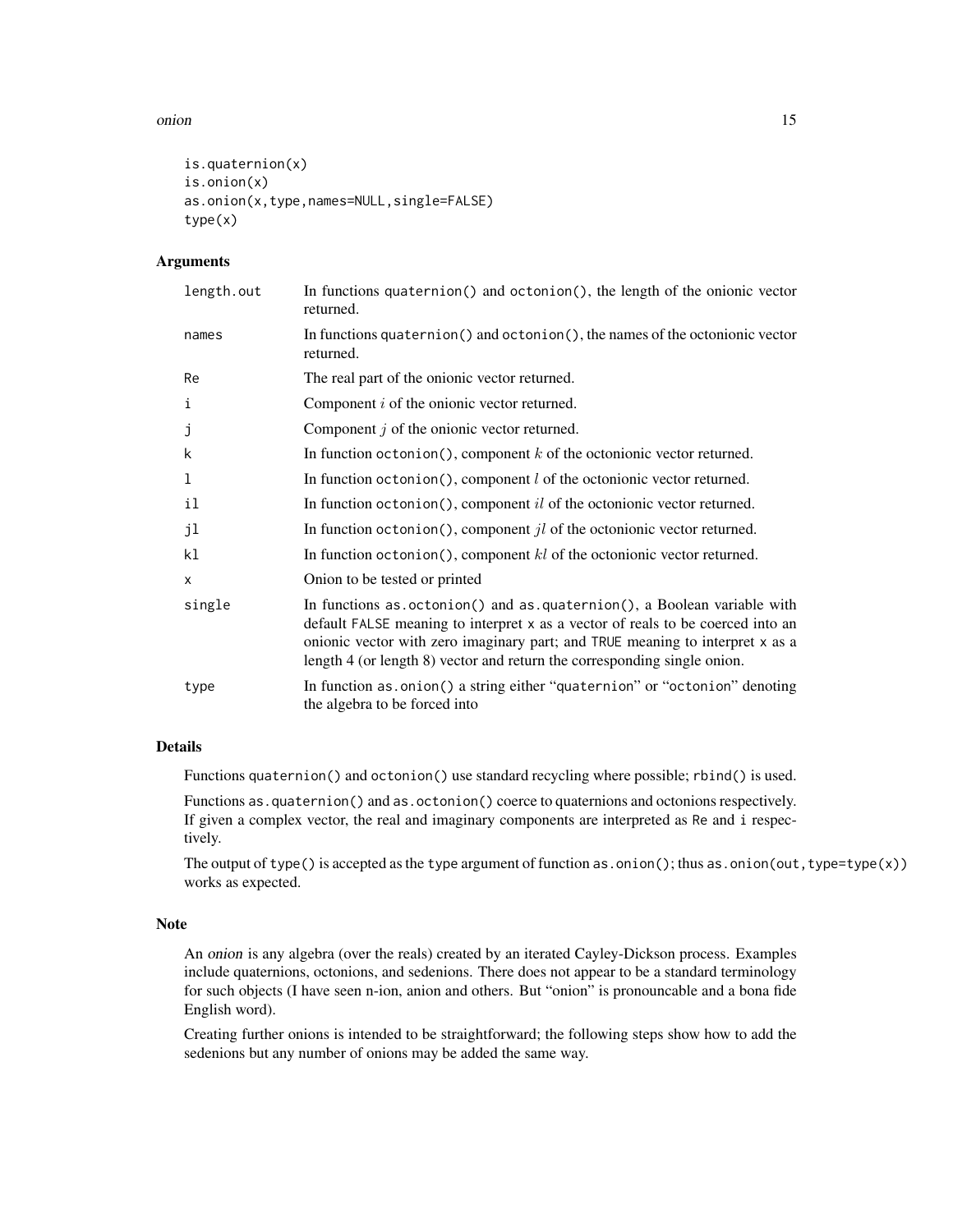- <span id="page-15-0"></span>• Add functions sedenion\_prod\_single() and sedenion\_prod() to src/onion.c.
- Update the following functions:
	- type()
	- harmonize()
	- as.onion()
	- AprodA()

This should be reasonably straightforward.

- create the following functions:
	- rsed() (by analogy with roct() and rquat())
	- SprodS() (by analogy with OprodO() and HprodH())
	- R\_SprodS() (by analogy with R\_OprodO() and R\_HprodH())
	- sedenion() and is.sedenion() (by analogy with octonion() and is.octonion())
	- as.sedenion() by analogy with as.octonion().
	- a whole bunch of functions (with appropriate names) to get and set individual onion components, by analogy with i.quaternion() and i<-.quaternion(). Sedenions have at least two different naming conventions.

Note that function  $Ops \nvert$ . onion() need not be changed, as it copes with generic onions.

#### Author(s)

Robin K. S. Hankin

## Examples

```
x \leftarrow octonion(Re=1, il=1:3)x
kl(x) <- 100
x
as.quaternion(diag(4))
```
#### Description

Allows arithmetic operators to be used for octonion calculations, such as addition, multiplication, division, integer powers, etc.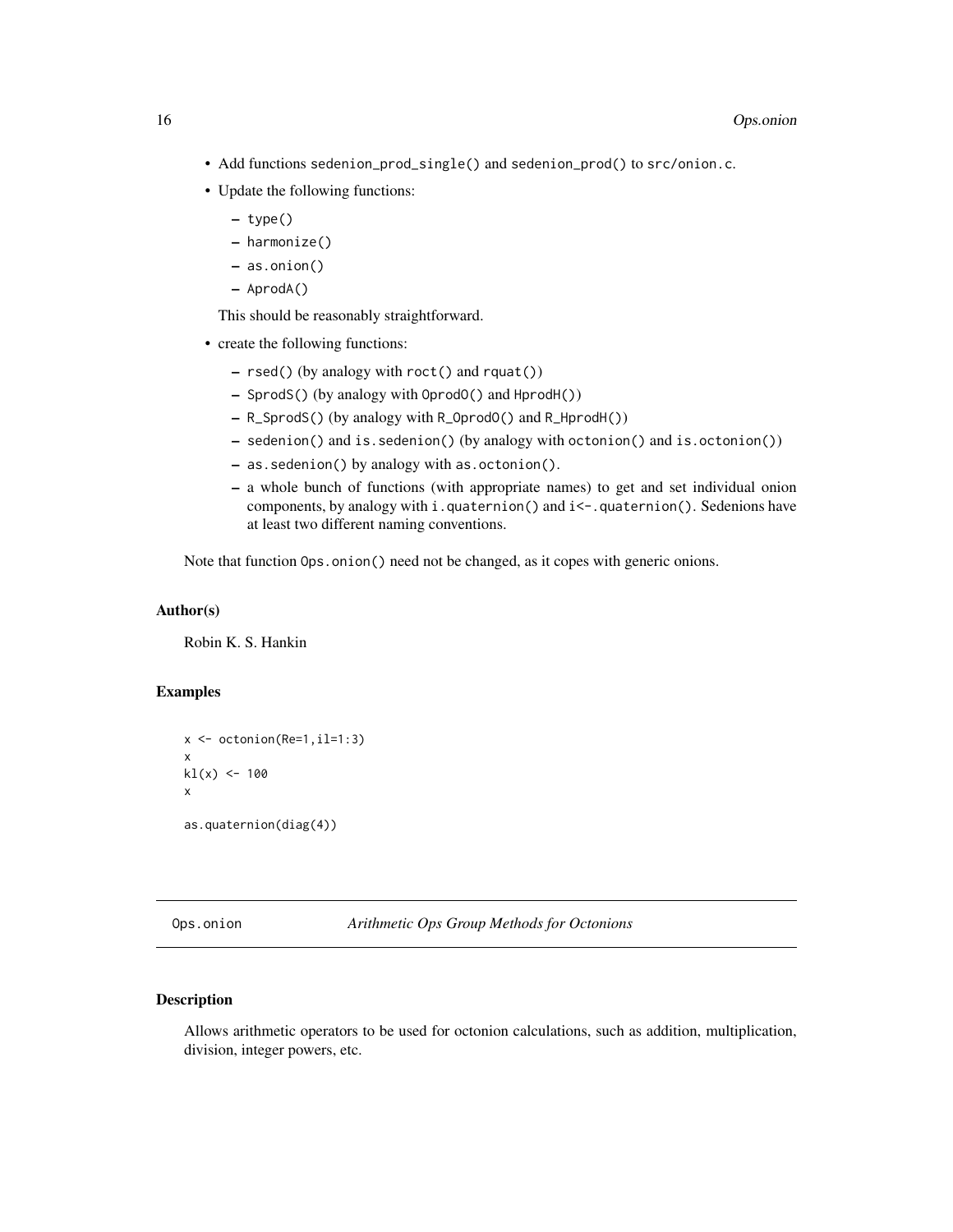#### **Ops.onion** 17

#### Usage

```
## S3 method for class 'onion'
Ops(e1, e2)
OprodO(oct1, oct2)
HprodH(quat1, quat2)
R_OprodO(oct1, oct2)
R_HprodH(quat1, quat2)
AprodA(A, B, ur=getOption("use.R"))
AsumA(A, B)
Apower(A, B)
AequalsA(A, B)
AprodS(A, scalar)
Ainv(A)
Aneg(A)
Amassage(A, B)
harmonize(A, B)
```
# Arguments

| e1,e2, A, B | Objects of class "onion"                                                                                                                                              |
|-------------|-----------------------------------------------------------------------------------------------------------------------------------------------------------------------|
| oct1.oct2   | Octonionic vectors                                                                                                                                                    |
| quat1.quat2 | <b>Quaternionic</b> vectors                                                                                                                                           |
| scalar      | Scalar vector                                                                                                                                                         |
| ur          | In function AprodA(), Boolean with default FALSE meaning to use the c im-<br>plementation; and TRUE meaning to use the interpreted R function. See details<br>section |

#### Details

The function Ops.onion() passes unary and binary arithmetic operators  $(*, "-'", "*, "', and "/")$  to the appropriate specialist function.

The most interesting operator is " $x$ ", which is passed to AprodA(). This function is sensitive to the value of option use.R. If this is TRUE, then arguments are passed, via Amassage(), to either R\_HprodH() (for quaternions), or R\_OprodO() (for octonions). If option use.R is anything other than TRUE (including being unset, which is the default), the massaged arguments are passed to HprodH() or OprodO(). This is what the user usually wants: it is much faster than using the  $R_$ functions.

The relative performance of, say, OprodO() vs R\_OprodO(), will be system dependent but on my little Linux system (Fedora; 256MB) OprodO() runs more than three hundred times faster than R\_OprodO(). Your mileage may vary; see examples section for using options() to set argument ur.

#### Value

An object of the appropriate (ie biggest) class as went in, as per harmonize().

The only non obvious ones are Amassage(), which is used by the other functions to massage the two arguments into being the same length, thus emulating recycling.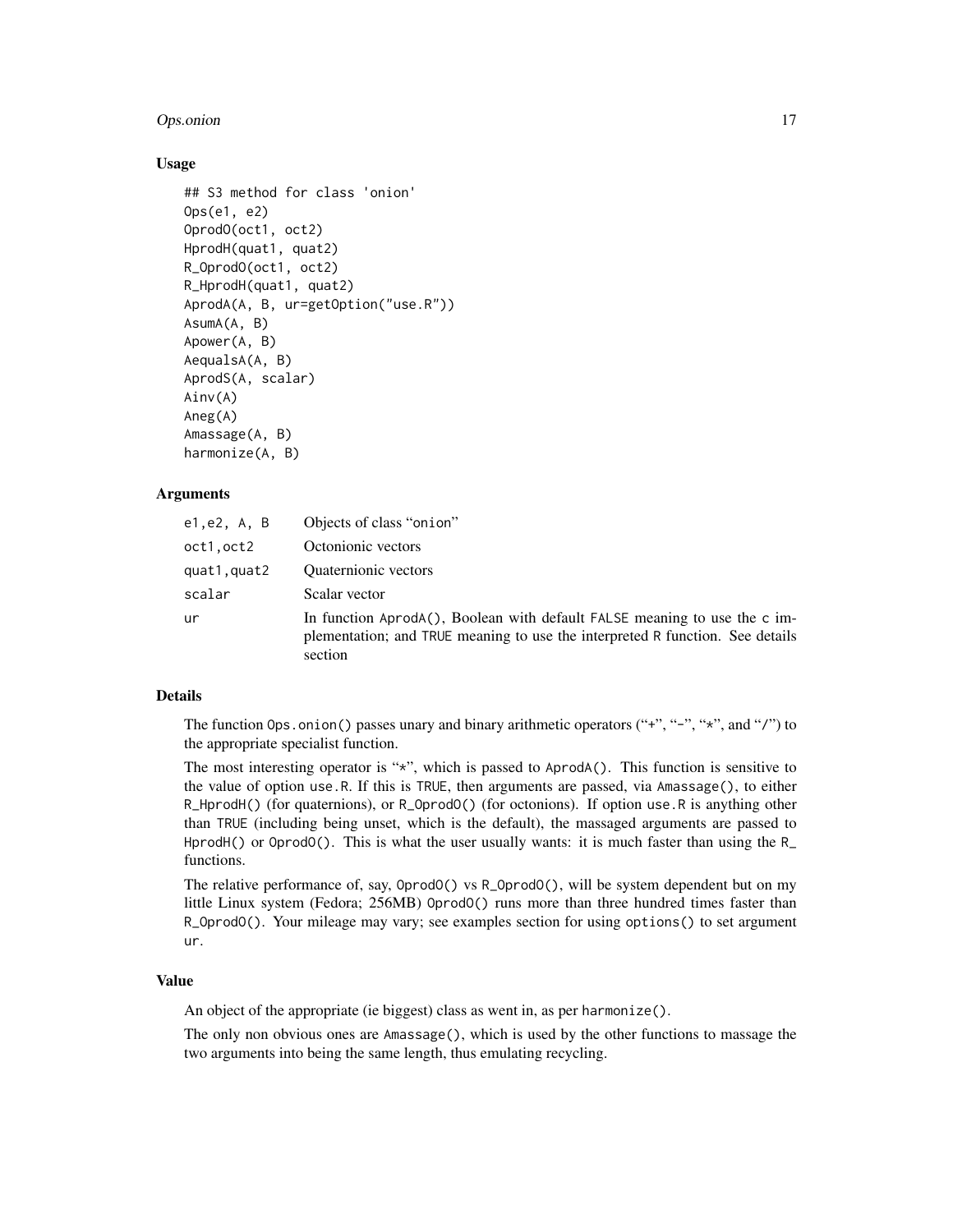The other one is harmonize() that coerces scalars into quaternions and quaternions into octonions if necessary, returning a list of two octonions or two quaternions of the same length, for passing to functions like AprodA().

None of these functions are really intended for the end user: use the ops as shown in the examples section.

#### Note

The "A" at the beginning of a function name means Any onion. Thus Ainv() takes quaternionic or octonionic arguments, but OprodO() takes only octonions.

#### Examples

```
x \le -\text{ octonion}(Re=1, 11=1:3, k=3:1)y <- octonion(Re=1:3, i=1 ,il=3:1)
z \le octonion(Re=3:1, j=1,jl=1:3)
x*9
x+y
x*y
x/y
```
p3d *Three dimensional plotting*

#### Description

Three dimensional plotting of points. Produces a nice-looking 3D scatterplot with greying out of further points givin a visual depth cue

#### Usage

 $p3d(x, y, z, xlim = NULL, ylim = NULL, zlim = NULL, d0 = 0.2, h = 1, ...)$ 

#### Arguments

| $\mathsf{x}$ | vector of x coordinates to be plotted. If a matrix, interpret the rows as $3D$<br>Cartesian coordinates                  |
|--------------|--------------------------------------------------------------------------------------------------------------------------|
| y            | Vector of $y$ coordinates to be plotted                                                                                  |
| Z            | Vector of z coordinates to be plotted                                                                                    |
| xlim         | Limits of plot in x direction, with default of NULL meaning to use range(x).                                             |
| ylim         | Limits of plot in $y$ direction, with default of NULL meaning to use range(y).                                           |
| zlim         | Limits of plot in $z$ direction, with default of NULL meaning to use range(z).                                           |
| d0           | Efolding distance for graying out (depths are standardized to be between 0 and<br>1).                                    |
| h            | The hue for the points, with default value of 1 corresponding to red. If NULL,<br>produce black points greying to white. |
|              | Further arguments passed to persp() and points()                                                                         |
|              |                                                                                                                          |

<span id="page-17-0"></span>18 p3d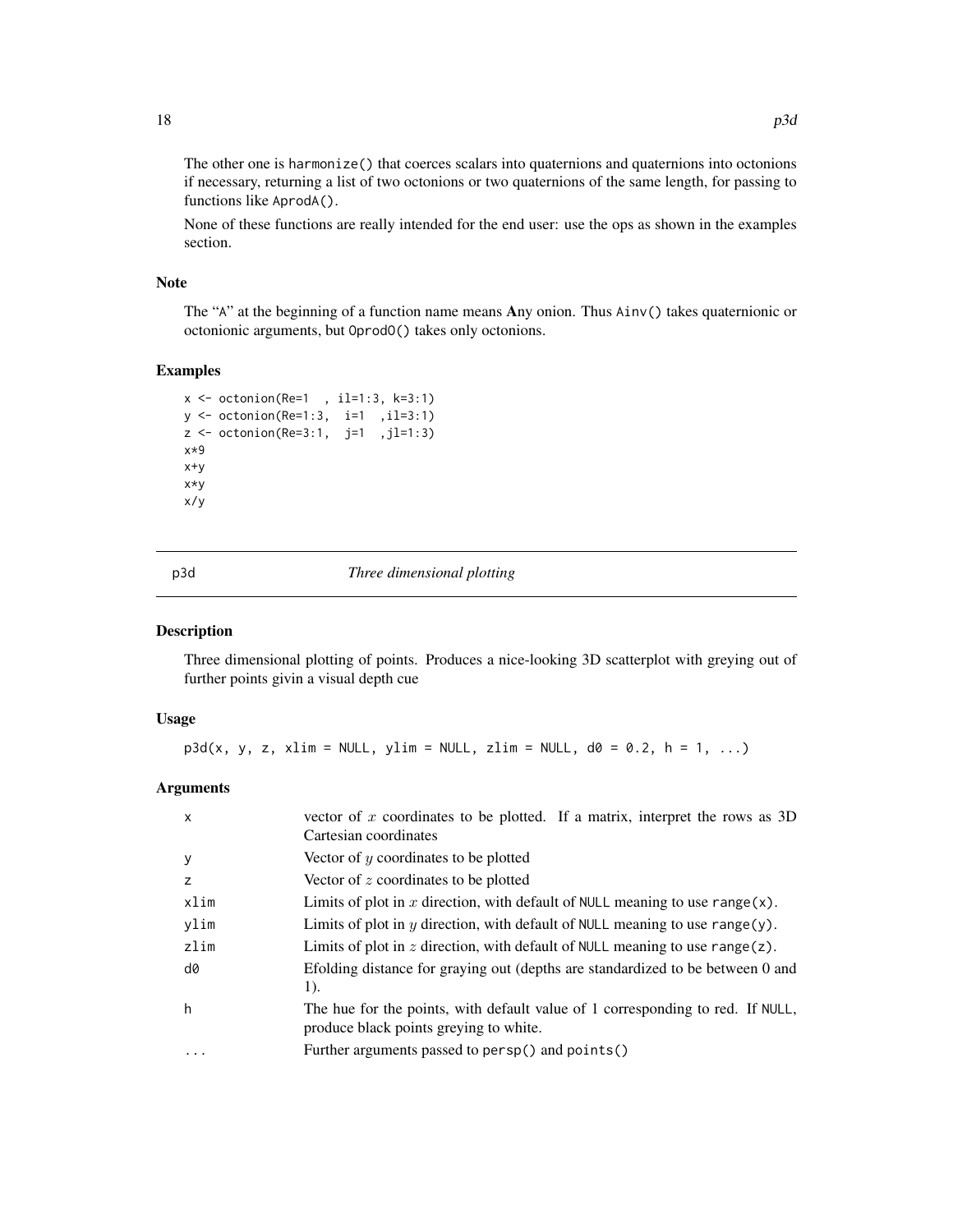#### <span id="page-18-0"></span>plot.onion 19

# Value

Value returned is that given by function trans3d().

#### Author(s)

Robin K. S. Hankin

#### See Also

[bunny](#page-4-1)

# Examples

data(bunny) p3d(bunny,theta=3,phi=104,box=FALSE)

plot.onion *Plot onions*

#### Description

Plotting method for onionic vectors

#### Usage

## S3 method for class 'onion'  $plot(x, \ldots)$ 

#### Arguments

| X        | Onionic vector                             |
|----------|--------------------------------------------|
| $\cdots$ | Further arguments passed to plot.default() |

# Details

The function is  $plot(Re(x), Mod(Im(x)), ...),$  and thus behaves similarly to  $plot()$  when called with a complex vector.

## Author(s)

Robin K. S. Hankin

#### Examples

plot(roct(30))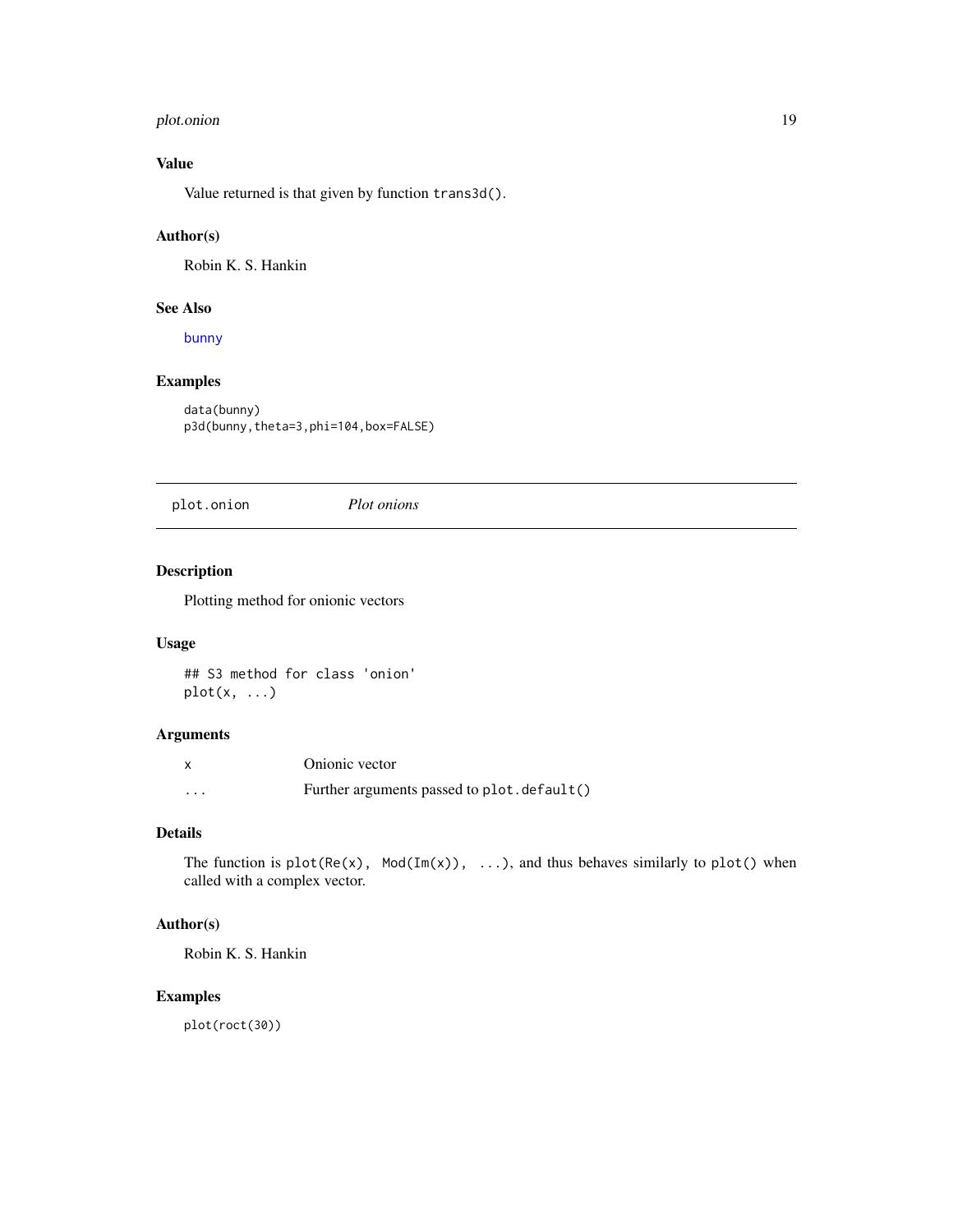<span id="page-19-0"></span>

Prints an onion

# Usage

```
## S3 method for class 'quaternion'
print(x, h=getOption("horiz"), ...)
## S3 method for class 'octonion'
print(x, h=getOption("horiz"), ...)
```
# Arguments

|          | Onionic vector                                                                                     |
|----------|----------------------------------------------------------------------------------------------------|
| h        | Boolean, with default FALSE meaning to print horizontally and TRUE meaning to<br>print by columns. |
| $\cdots$ | Further arguments (currently ignored)                                                              |

#### Details

If options("horiz") is TRUE, then print by rows rather than columns (provided that the default value of argument h is not overridden). The default behaviour is to print by columns; do this by setting horiz to anything other than TRUE, including leaving it unset.

## Author(s)

Robin K. S. Hankin

#### Examples

roct(4)

<span id="page-19-1"></span>prods *Various products of two onionic vectors*

#### Description

Returns the various inner and outer products of two onionic vectors.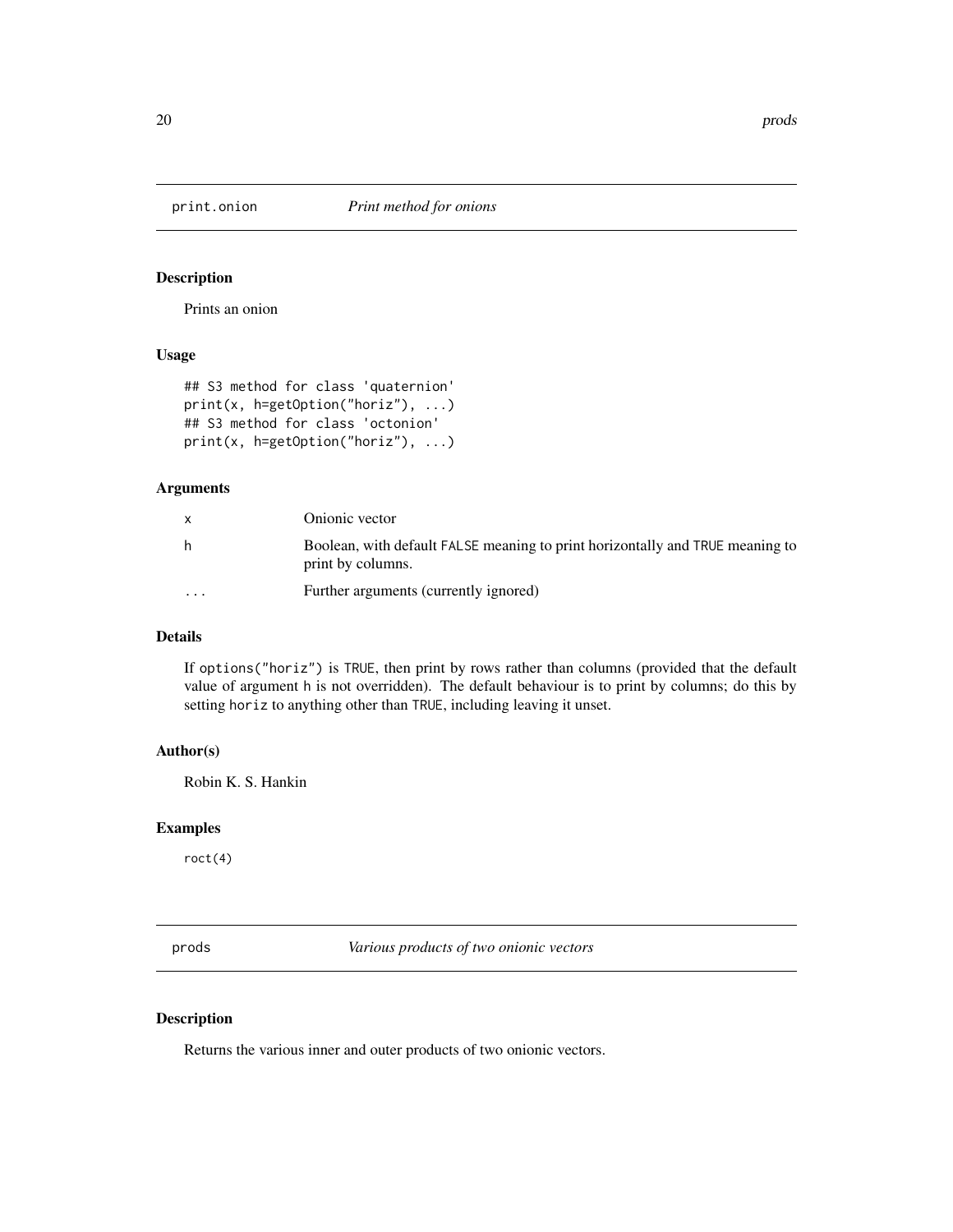#### prods 21

#### Usage

```
x %<*>% y
x %>*<% y
x %<.>% y
x %>.<% y
## S3 method for class 'onion'
g.even(x,y)## S3 method for class 'onion'
g.odd(x,y)## S3 method for class 'onion'
e.even(x,y)## S3 method for class 'onion'
e.odd(x,y)
```
#### Arguments

| x   | Onionic vector |
|-----|----------------|
| - V | Onionic vector |

#### Details

This page documents an attempt at a consistent notation for onionic products. The product used by Ops.octonion() and Ops.quaternion() (viz "\*") is sometimes known as the "Grassman product". There is another product known as the Euclidean product defined by  $E(p,q) = p'q$  where  $x'$ is the conjugate of  $x$ .

Each of these products separates into an "even" and an "odd" part, here denoted by functions g.even() and g.odd() for the Grassman product, and e.even() and e.odd() for the Euclidean product. These are defined as follows:

- $g.$ even $(x, y) = (xy + yx)/2$
- $g.odd(x,y)=(xy-yx)/2$
- e.even $(x, y) = (x' y + y' x) / 2$
- $e.odd(x,y)=(x'y-y'x)/2$

These functions have an equivalent binary operator.

The Grassman operators have a "\*"; they are "%<\*>%" for the even Grassman product and "%>\*<%" for the odd product.

The Euclidean operators have a "."; they are "%<.>%" for the even Euclidean product and "%>.<%" for the odd product.

There is no binary operator for the ordinary Euclidean product (it is not defined because there is no natural, consistent notation available; and it seems to be rarely needed in practice). Use Conj(x)\*y.

#### Author(s)

Robin K. S. Hankin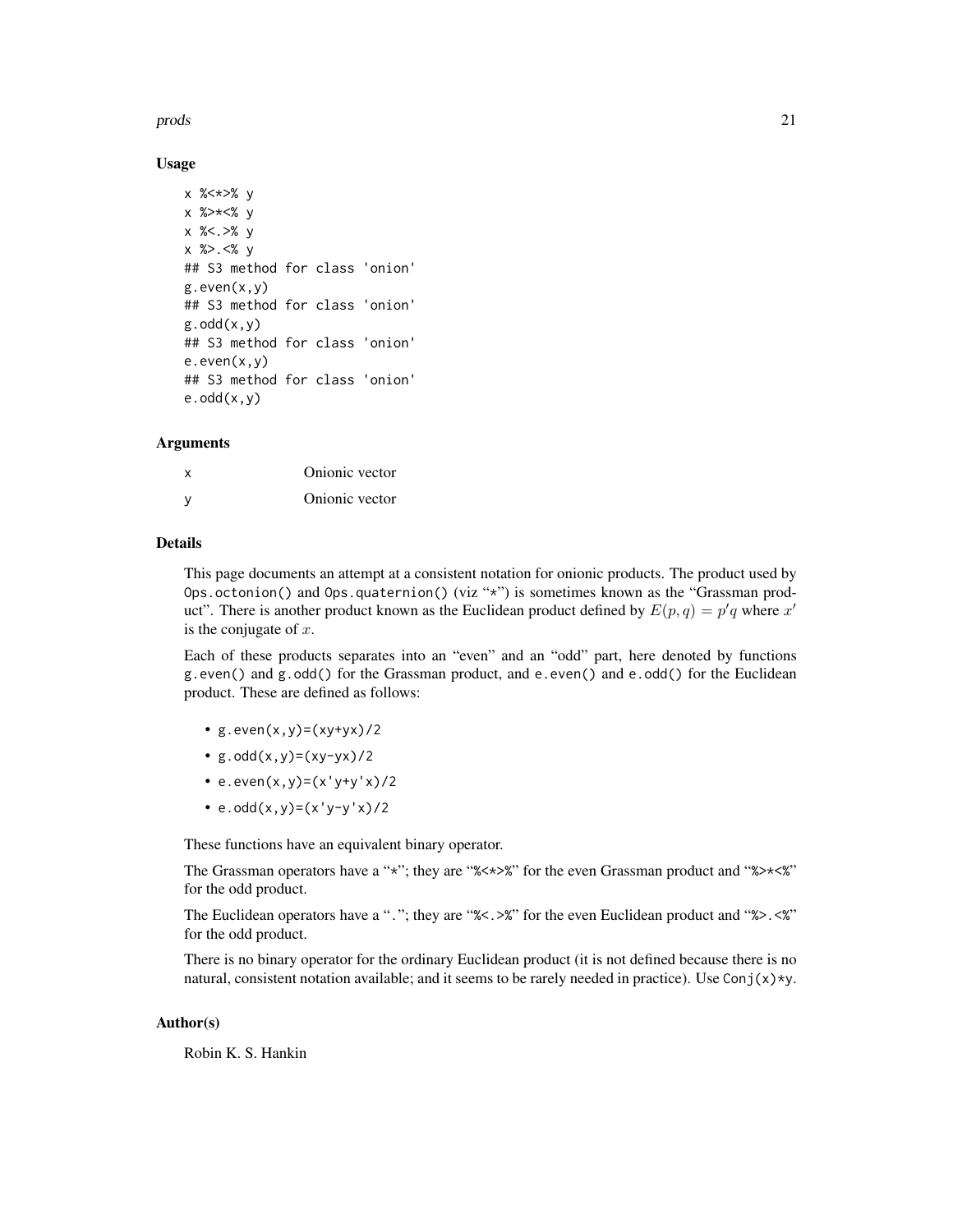#### <span id="page-21-0"></span>Examples

Oj %<.>% Oall

Re *Octonion components*

#### Description

Get or set each component of an onionic vector

#### Usage

## S3 method for class 'octonion' Re(z) ## S3 method for class 'octonion'  $Im(z)$ ## S3 method for class 'octonion'  $i(x)$ ## S3 method for class 'octonion'  $j(x)$ ## S3 method for class 'octonion'  $k(x)$ ## S3 method for class 'octonion'  $l(x)$ ## S3 method for class 'octonion'  $il(x)$ ## S3 method for class 'octonion'  $jl(x)$ ## S3 method for class 'octonion'  $kl(x)$ ## S3 replacement method for class 'octonion'  $Re(x) \le -\text{value}$ ## S3 replacement method for class 'octonion'  $Im(x)$  <- value ## S3 replacement method for class 'octonion'  $i(x)$  <- value ## S3 replacement method for class 'octonion'  $j(x)$  <- value ## S3 replacement method for class 'octonion'  $k(x) \leq v$ alue ## S3 replacement method for class 'octonion'  $l(x)$  <- value ## S3 replacement method for class 'octonion'  $il(x)$  <- value ## S3 replacement method for class 'octonion'  $jl(x)$  <- value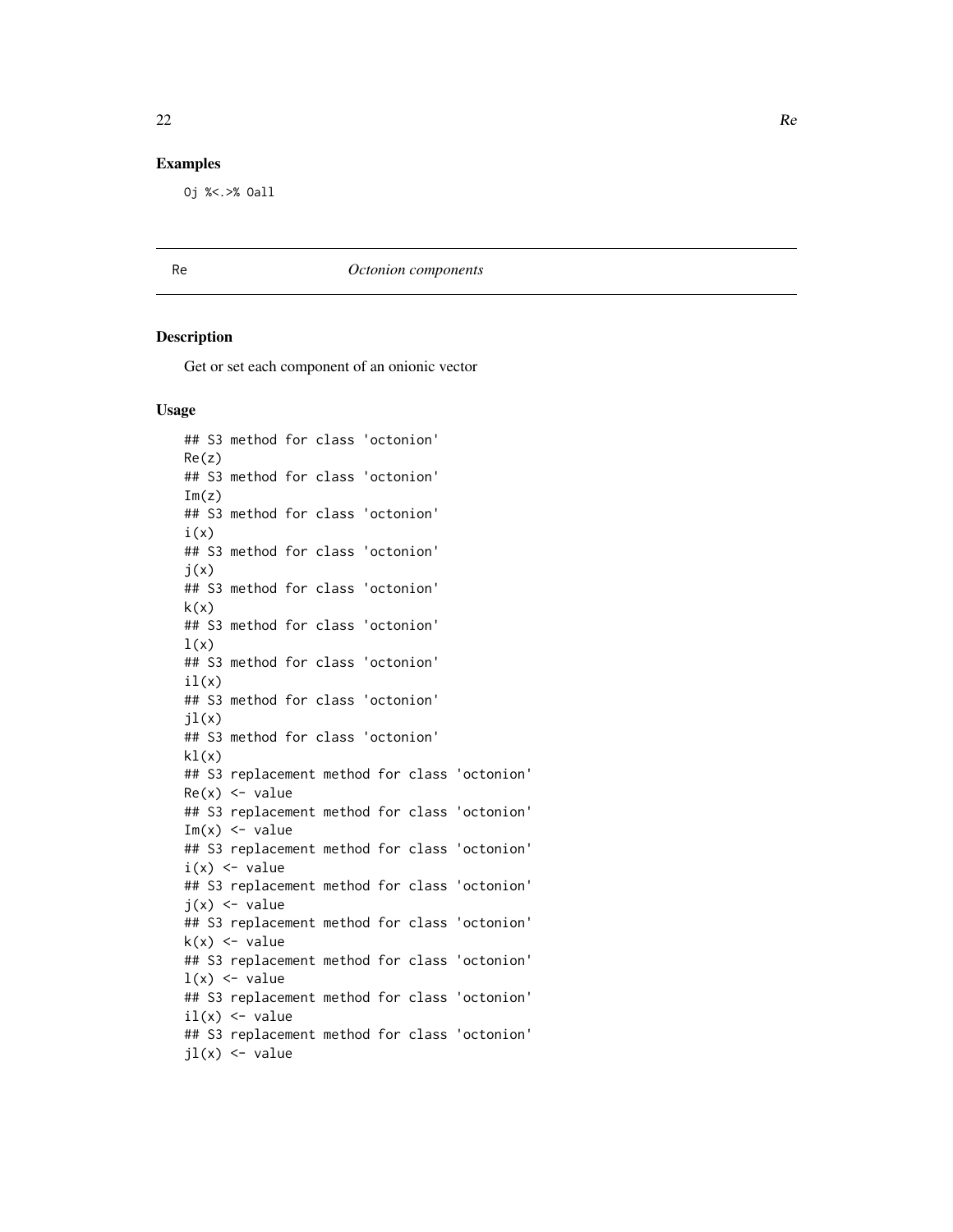$Re$  23

```
## S3 replacement method for class 'octonion'
kl(x) <- value
## S3 method for class 'quaternion'
Re(z)
## S3 method for class 'quaternion'
Im(z)## S3 method for class 'quaternion'
i(x)## S3 method for class 'quaternion'
j(x)## S3 method for class 'quaternion'
k(x)## S3 replacement method for class 'quaternion'
Re(x) <- value
## S3 replacement method for class 'quaternion'
Im(x) <- value
## S3 replacement method for class 'quaternion'
i(x) <- value
## S3 replacement method for class 'quaternion'
i(x) <- value
## S3 replacement method for class 'quaternion'
k(x) \leq value
## S3 method for class 'onion'
get.comp(x,i)
## S3 replacement method for class 'onion'
set.comp(x,i) < - value
```
#### Arguments

| X,Z   | An onionic vector                                                                                                          |
|-------|----------------------------------------------------------------------------------------------------------------------------|
| value | A real vector (or, in the case of $Im<-($ ) and set.comp $\leq$ -(), an appropriately<br>sized matrix)                     |
|       | In functions get. comp() and set. comp $\leq$ (), an integer between 1 and $2^n$ where<br>$n$ depends on the type of onion |

#### Value

All return an onion of the appropriate class.

#### Note

In the case of  $Im<$  methods, if value has the special value  $\theta$ , then all the imaginary parts will be set to zero, as though one had typed  $Im(a) < - Im(a) \times 0$ . Note that setting value to rep(0, length(x)) will *not* work; neither will  $Im(x) < -3$  (say).

These functions are all specific to their algebra; there is no onionic generalization. This is because the code is more structured. It also makes it easier to change the names of the bases.

Functions get.comp() and the various methods for set.comp<-() are not really intended for the end-user. It is better to use idioms such as  $il(x)$  and  $i(x)$  <- 4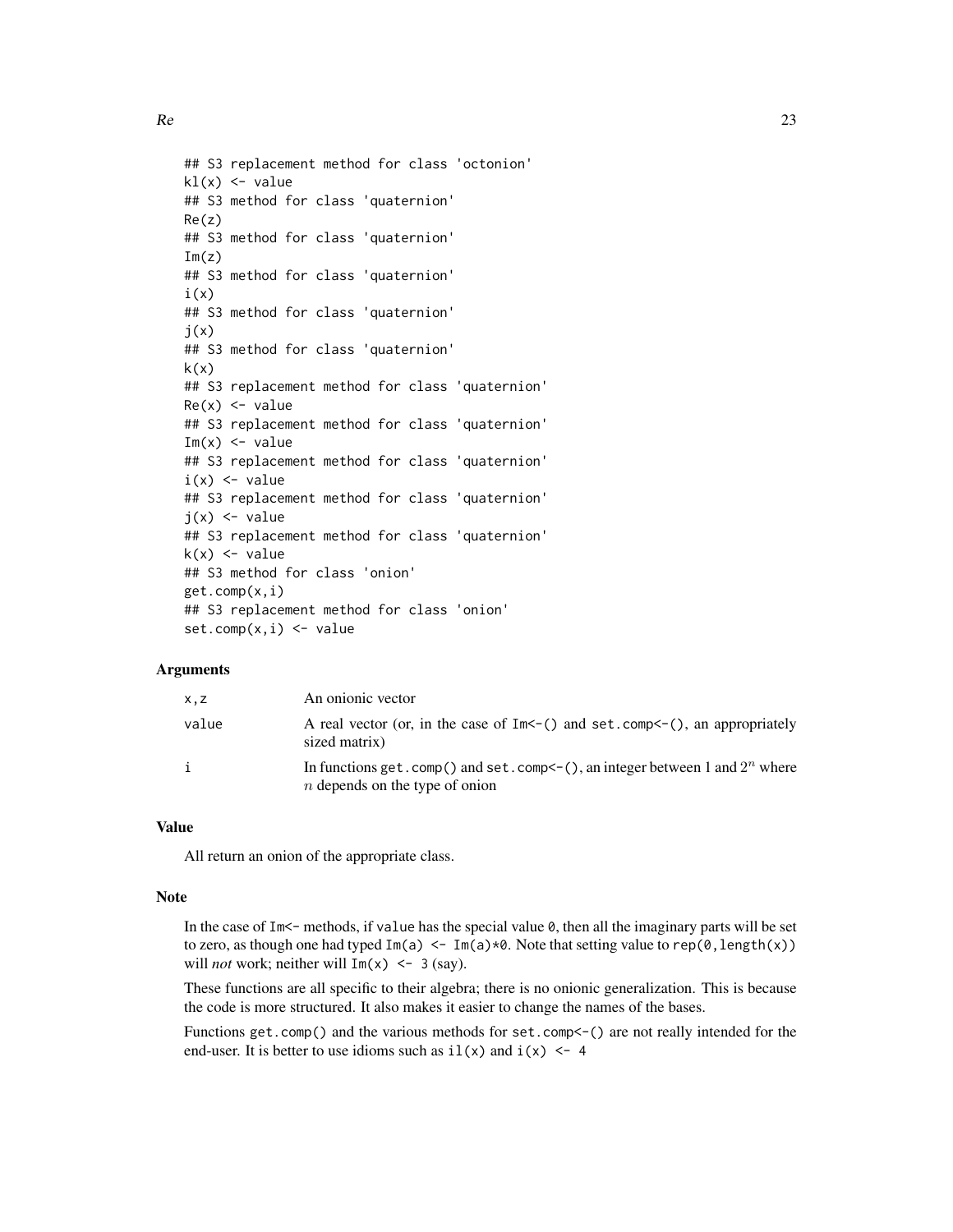# <span id="page-23-0"></span>Author(s)

Robin K. S. Hankin

#### See Also

[octonion](#page-13-1)

#### Examples

x <- octonion(Re=1,il=1:3,j=3:1) Re(x)  $kl(x)$  <- 1000

rep.onion *Replicate elements of onionic vectors*

#### Description

Replicate elements of onionic vectors

# Usage

## S3 method for class 'onion'  $rep(x, \ldots)$ 

#### Arguments

|          | Onionic vector                             |
|----------|--------------------------------------------|
| $\cdots$ | Further arguments passed to seq. default() |

# Author(s)

Robin K. S. Hankin

#### Examples

```
a \leftarrow \text{rect}(3)rep(a,2) + a[1]rep(a,each=2)
rep(a,length.out=5)
```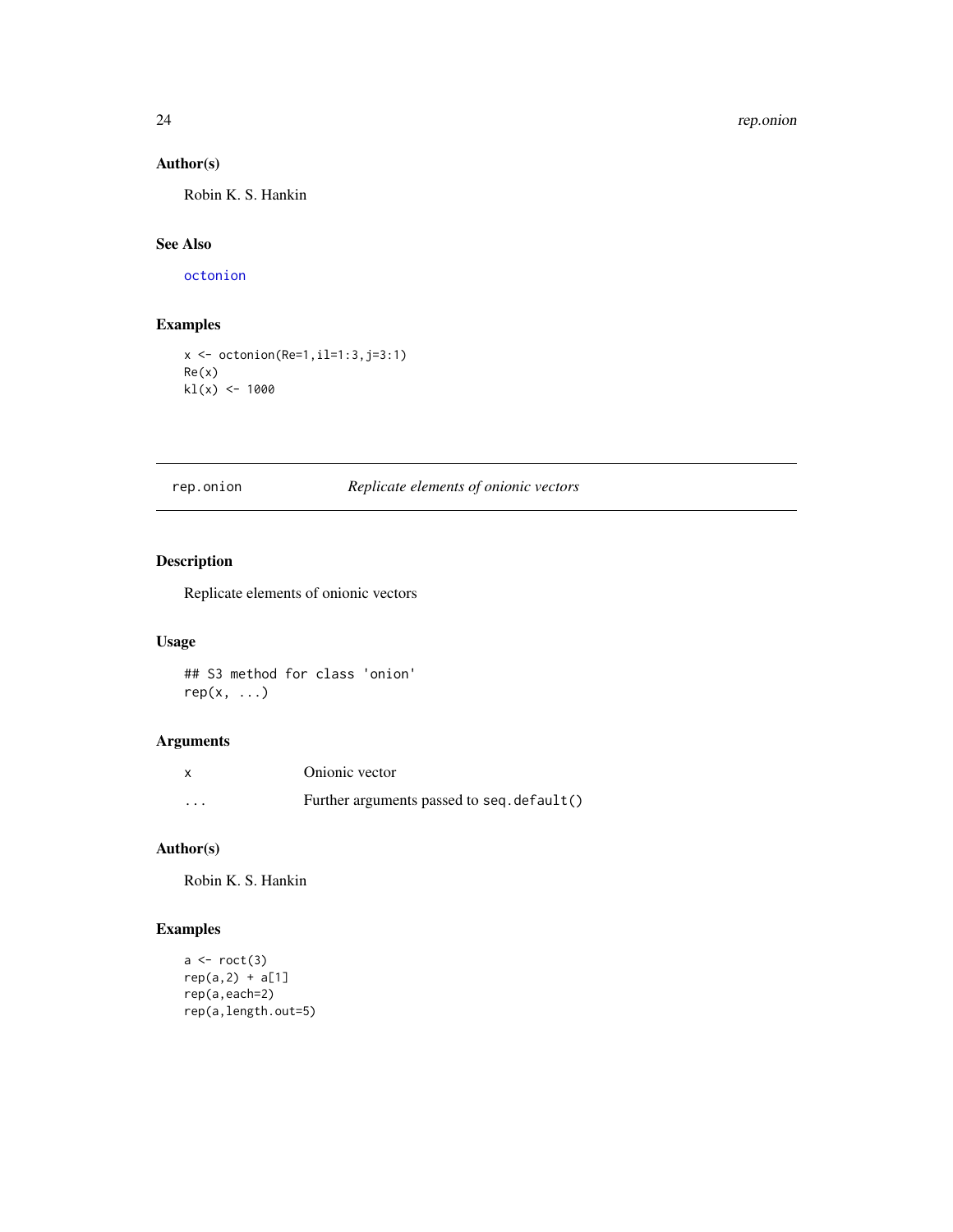Returns a random onionic vector of arbitrary length

#### Usage

```
roct(n, x=1:8, replace=TRUE, rand="sample", ...)
rquat(n, x=1:4, replace=TRUE, rand="sample", ...)
```
#### Arguments

| n            | Length of onionic vector returned                                                                                                                                                                                                             |
|--------------|-----------------------------------------------------------------------------------------------------------------------------------------------------------------------------------------------------------------------------------------------|
| $\mathsf{x}$ | Argument x as passed to sample(); Only matters if rand takes its default value<br>of "sample".                                                                                                                                                |
| replace      | Argument replace as passed to sample $()$ ; Only matters if rand takes its default<br>value of "sample".                                                                                                                                      |
| rand         | String, with name being that of the distribution intended. Currently implemented<br>values are "sample" (default), "norm", "unif", "binom" and "pois". Add an "r"<br>to get the name of the function used; thus "unif" means to call runif(). |
| .            | Further arguments passed to the random number generator (such as mean and<br>sd, which would be passed to rnorm())                                                                                                                            |

# Details

Function rquat() returns a quaternionic vector and function roct() returns an octonionic vector.

#### Note

Arguments x and replace are there (and have the default values they do) in order to make roct(n) return a "get you going" random onion that prints relatively compactly.

#### Author(s)

Robin K. S. Hankin

# Examples

roct(3) plot(roct(30))

<span id="page-24-0"></span>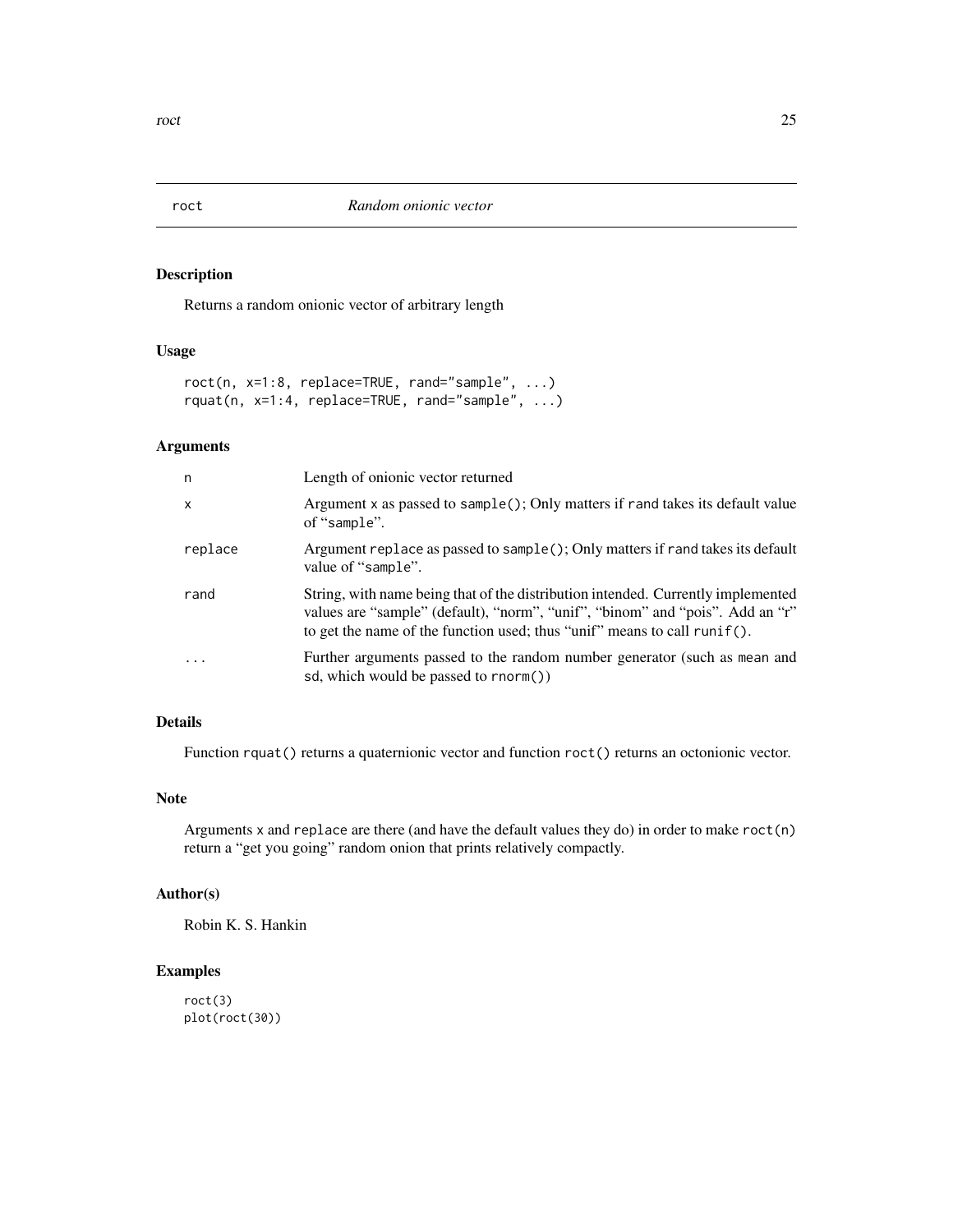<span id="page-25-0"></span>

Rotates a three-column matrix whose rows are vectors in 3D space, using quaternions

#### Usage

rotate(x, H)

#### Arguments

| A matrix of three columns whose rows are points in 3D space |
|-------------------------------------------------------------|
| A quaternion. Does not need to have unit modulus            |

#### Value

Returns a matrix of the same size as x

#### Author(s)

Robin K. S. Hankin

#### Examples

```
data(bunny)
par(mfrow=c(2,2))
par(mai=rep(0,4))
p3d(rotate(bunny,Hi),box=FALSE)
p3d(rotate(bunny,H1-Hi+Hj),box=FALSE)
p3d(rotate(bunny,Hk),box=FALSE)
p3d(rotate(bunny,Hall),box=FALSE)
```
seq.onion *seq method for onions*

#### Description

Rough equivalent of seq() for onions.

#### Usage

```
## S3 method for class 'onion'
seq(from = 1, to = 1, by = ((to -from)/(length.out - 1)), length.out = NULL, slerp = FALSE, ...)
```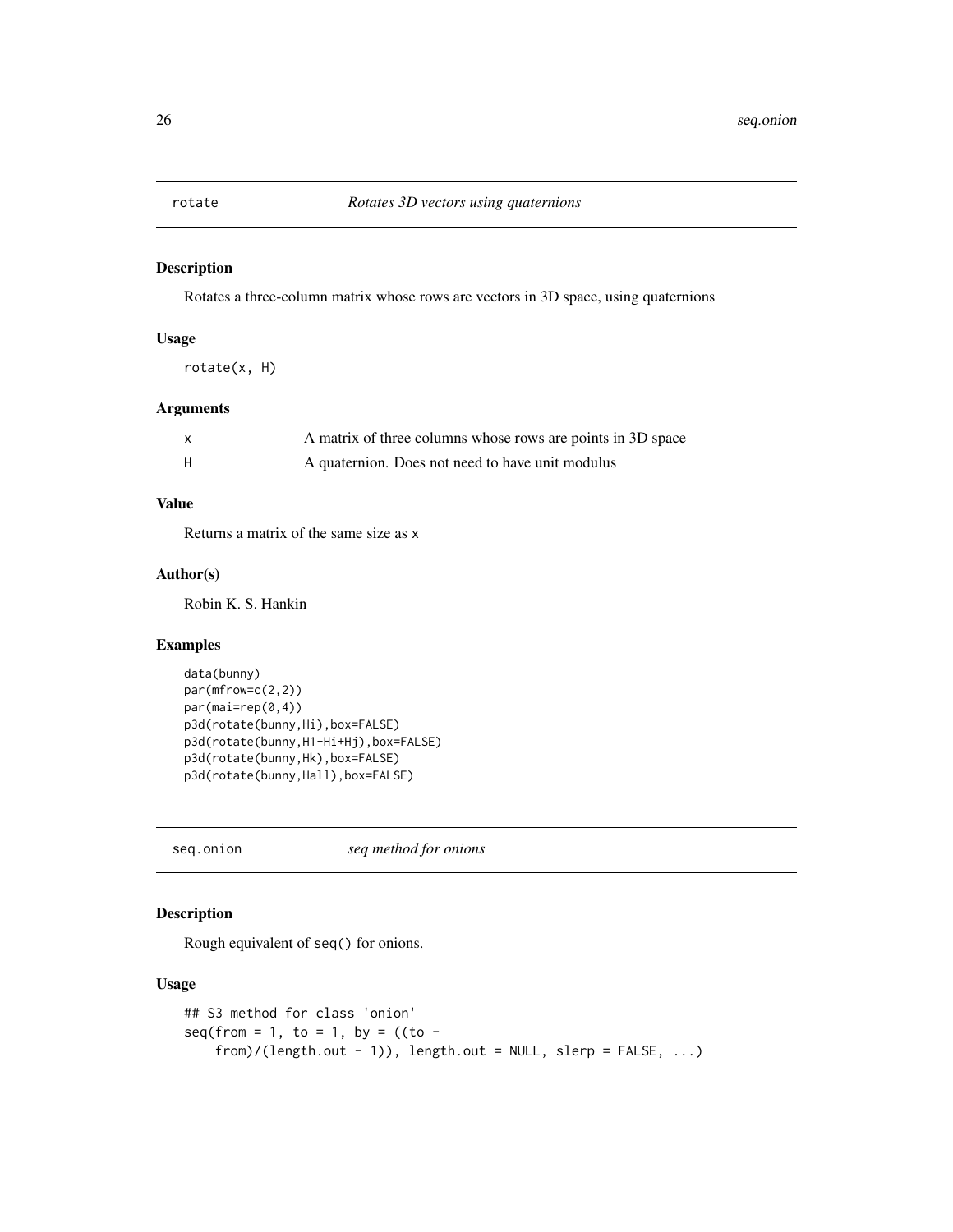#### <span id="page-26-0"></span>str.onion 27

#### Arguments

| from       | Onion for start of sequence                                                                                                                                    |
|------------|----------------------------------------------------------------------------------------------------------------------------------------------------------------|
| to         | Onion for end of sequence                                                                                                                                      |
| by         | Onion for interval                                                                                                                                             |
| length.out | Length of vector returned                                                                                                                                      |
| slerp      | Boolean, with default FALSE meaning to use linear interpolation and TRUE mean-<br>ing to use spherical linear interpolation (useful for animating 3D rotation) |
| $\cdot$    | Further arguments (currently ignored)                                                                                                                          |

#### Author(s)

Robin K. S. Hankin

#### Examples

```
seq(from=O1,to=Oil,length.out=6)
seq(from=H1,to=(Hi+Hj)/2,len=10,slerp=TRUE)
```
str.onion *Compactly display an onion*

#### Description

A very basic implementation of str for onions

#### Usage

```
## S3 method for class 'onion'
str(object, vec.len=4, ...)
```
#### Arguments

| object  | Onionic vector                       |
|---------|--------------------------------------|
| vec.len | Number of elements to display        |
| $\cdot$ | Futher arguments (currently ignored) |

# Details

Displays the first vec.len elements of an onionic vector using condense.

#### Value

Returns NULL.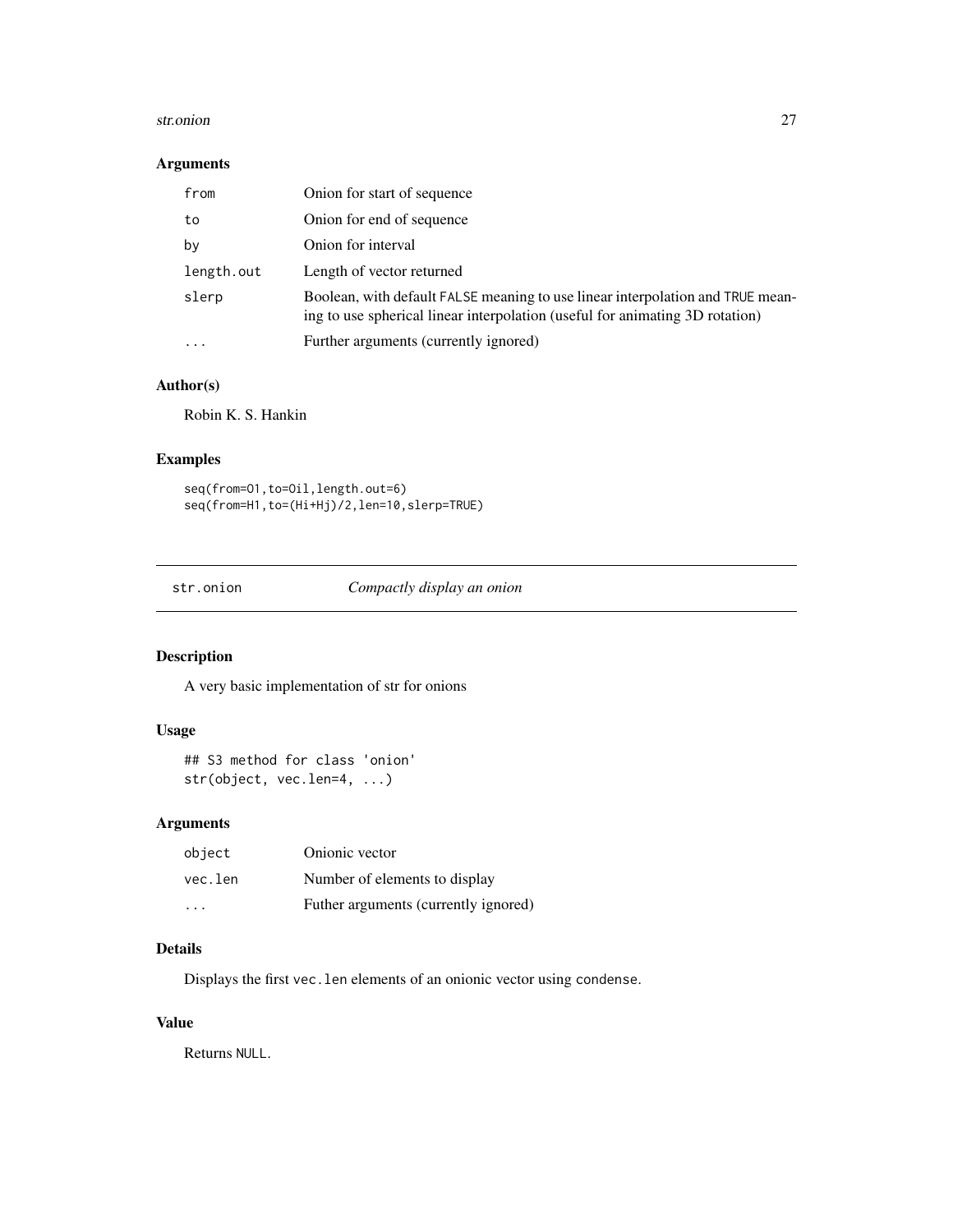#### 28 sum.onion

# Author(s)

Robin K. S. Hankin

#### See Also

[condense](#page-5-1)

#### Examples

str(roct(100))

sum.onion *Sum of onionic vectors*

# Description

Returns the onionic sum of all values present in its arguments.

#### Usage

## S3 method for class 'onion'  $sum(..., na.rm = FALSE)$ 

# Arguments

| $\cdots$ | Onionic vectors                                                            |
|----------|----------------------------------------------------------------------------|
| na.rm    | Boolean with default FALSE meaning to sum with NA values in place and TRUE |
|          | meaning to ignore them.                                                    |

#### Author(s)

Robin K. S. Hankin

# Examples

```
sum(roct(5))
sum(Oil,Oj,O1)
sum(roct(5),100*Ok)
```
<span id="page-27-0"></span>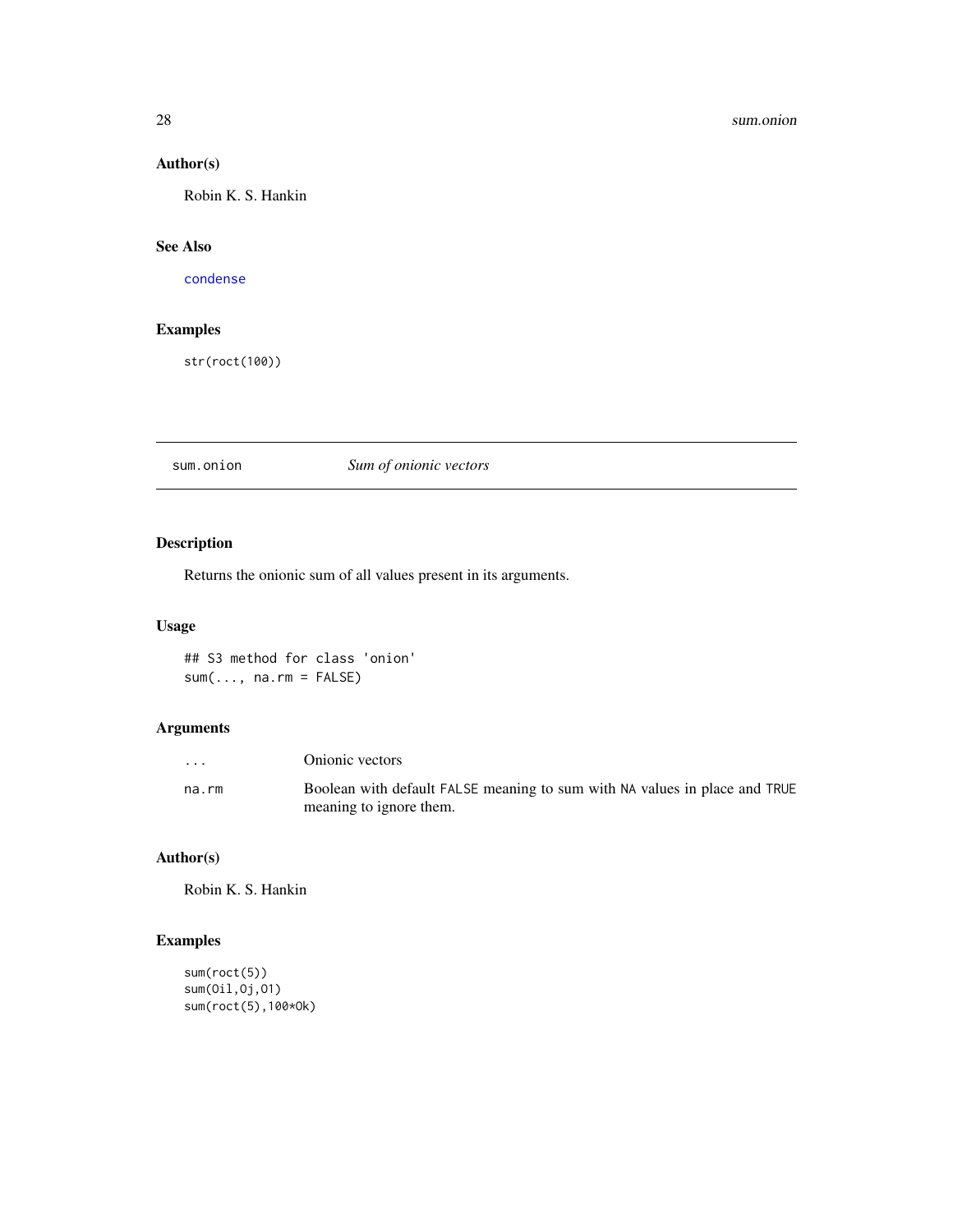<span id="page-28-0"></span>

Takes the transpose of an onionic vector

# Usage

## S3 method for class 'onion'  $t(x)$ 

#### Arguments

x Onionic vector

# Details

Returns the transpose of the eight-row or four-row matrix

#### Author(s)

Robin K. S. Hankin

### Examples

 $a \leftarrow \text{rect}(5)$ t(a)

threeform *Various non-field diagnostics*

# Description

Diagnostics of non-field behaviour: threeform, associator, commutator

#### Usage

threeform(x1, x2, x3) associator(x1, x2, x3) commutator(x1, x2)

#### Arguments

x1,x2,x3 onionic vectors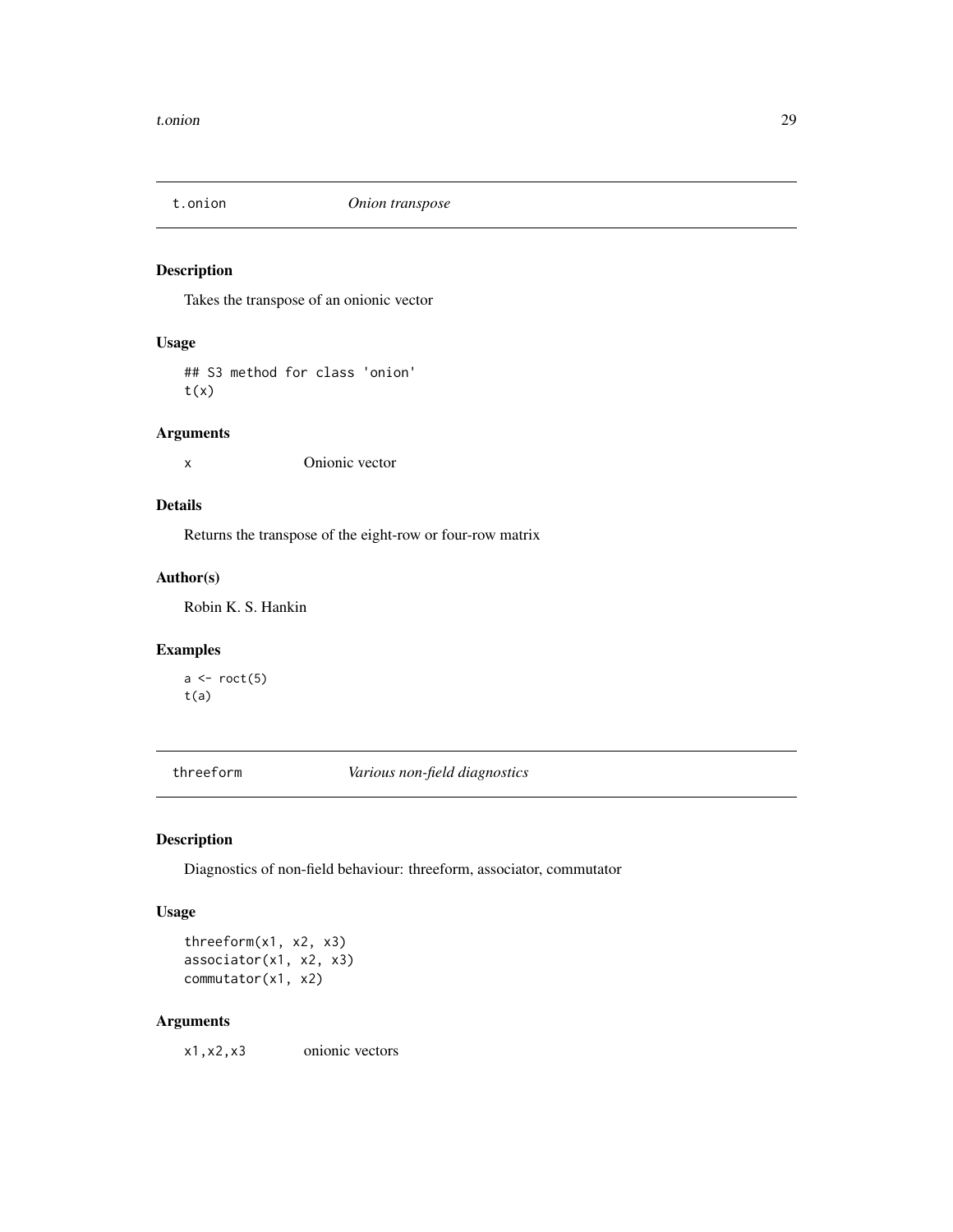# Details

The threeform is defined as Re(x1 \* (Conj(x2) \* x3) - x3 \* (Conj(x2) \* x1))/2; the associator is  $(x1 \times x2) \times x3 - x1 \times (x2 \times x3)$ ; the commutator is  $x1 \times x2 - x2 \times x1$ .

#### Value

Returns an octonionic vector.

#### Author(s)

Robin K. S. Hankin

#### Examples

 $x \leftarrow \text{rect}(7)$ ;  $y \leftarrow \text{rect}(7)$ ;  $z \leftarrow \text{rect}(7)$ associator(x,y,z)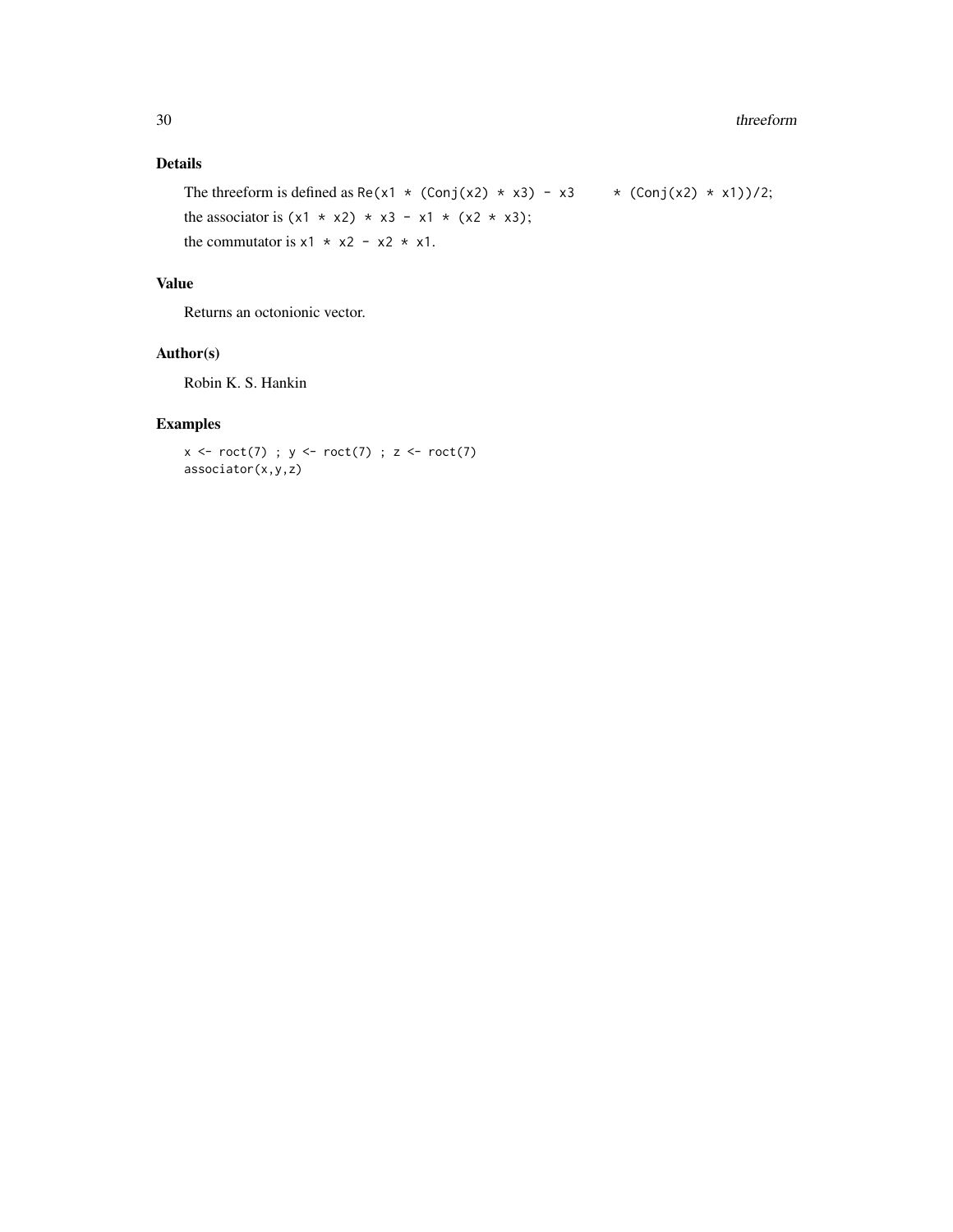# <span id="page-30-0"></span>Index

∗Topic array as.matrix.onion , [3](#page-2-0) c.onion , [5](#page-4-0) condense.onion , [6](#page-5-0) Conj.onion, [7](#page-6-0) cumsum.onion, [7](#page-6-0) dotprod, [8](#page-7-0) exp , [9](#page-8-0) Extract.onion, [10](#page-9-0) length.onion , [11](#page-10-0) names.onion , [12](#page-11-0) Norm , [12](#page-11-0) plot.onion , [19](#page-18-0) print.onion , [20](#page-19-0) prods , [20](#page-19-0) rep.onion , [24](#page-23-0) roct , [25](#page-24-0) seq.onion , [26](#page-25-0) str.onion , [27](#page-26-0) sum.onion, [28](#page-27-0) t.onion , [29](#page-28-0) threeform , [29](#page-28-0) ∗Topic datasets bunny, [5](#page-4-0) O1 , [13](#page-12-0) ∗Topic hplot p3d , [18](#page-17-0) ∗Topic math biggest , [4](#page-3-0) ∗Topic misc onion , [14](#page-13-0) Re , [22](#page-21-0) rotate , [26](#page-25-0) ∗Topic package onion-package , [2](#page-1-0) ∗Topic symbolmath Ops.onion, [16](#page-15-0) [.onion (Extract.onion), [10](#page-9-0) [<-.onion *(*Extract.onion *)* , [10](#page-9-0) %.% *(*dotprod *)* , [8](#page-7-0) %<\*>% *(*prods *)* , [20](#page-19-0) %<.>% *(*prods *)* , [20](#page-19-0) %>\*<% *(*prods *)* , [20](#page-19-0) %>.<% *(*prods *)* , [20](#page-19-0)

acos *(*exp *)* , [9](#page-8-0) acosh *(*exp *)* , [9](#page-8-0) AequalsA *(*Ops.onion *)* , [16](#page-15-0) Ainv *(*Ops.onion *)* , [16](#page-15-0) Amassage *(*Ops.onion *)* , [16](#page-15-0) Aneg *(*Ops.onion *)* , [16](#page-15-0) Apower *(*Ops.onion *)* , [16](#page-15-0) AprodA *(*Ops.onion *)* , [16](#page-15-0) AprodS *(*Ops.onion *)* , [16](#page-15-0) as.matrix.onion , [3](#page-2-0) as.octonion *(*onion *)* , [14](#page-13-0) as.onion *(*onion *)* , [14](#page-13-0) as.quaternion *(*onion *)* , [14](#page-13-0) asin *(*exp *)* , [9](#page-8-0) asinh *(*exp *)* , [9](#page-8-0) associator *(*threeform *)* , [29](#page-28-0) AsumA *(*Ops.onion *)* , [16](#page-15-0) atan *(*exp *)* , [9](#page-8-0) atanh *(*exp *)* , [9](#page-8-0)

biggest, [4](#page-3-0) bunny , [5](#page-4-0) , *[19](#page-18-0)*

c.onion , [5](#page-4-0) commutator *(*threeform *)* , [29](#page-28-0) condense , *[28](#page-27-0)* condense *(*condense.onion *)* , [6](#page-5-0) condense.onion , [6](#page-5-0) Conj.onion, [7](#page-6-0) cos *(*exp *)* , [9](#page-8-0) cosh *(*exp *)* , [9](#page-8-0) cumsum.onion, [7](#page-6-0)

dotprod, <mark>[8](#page-7-0)</mark>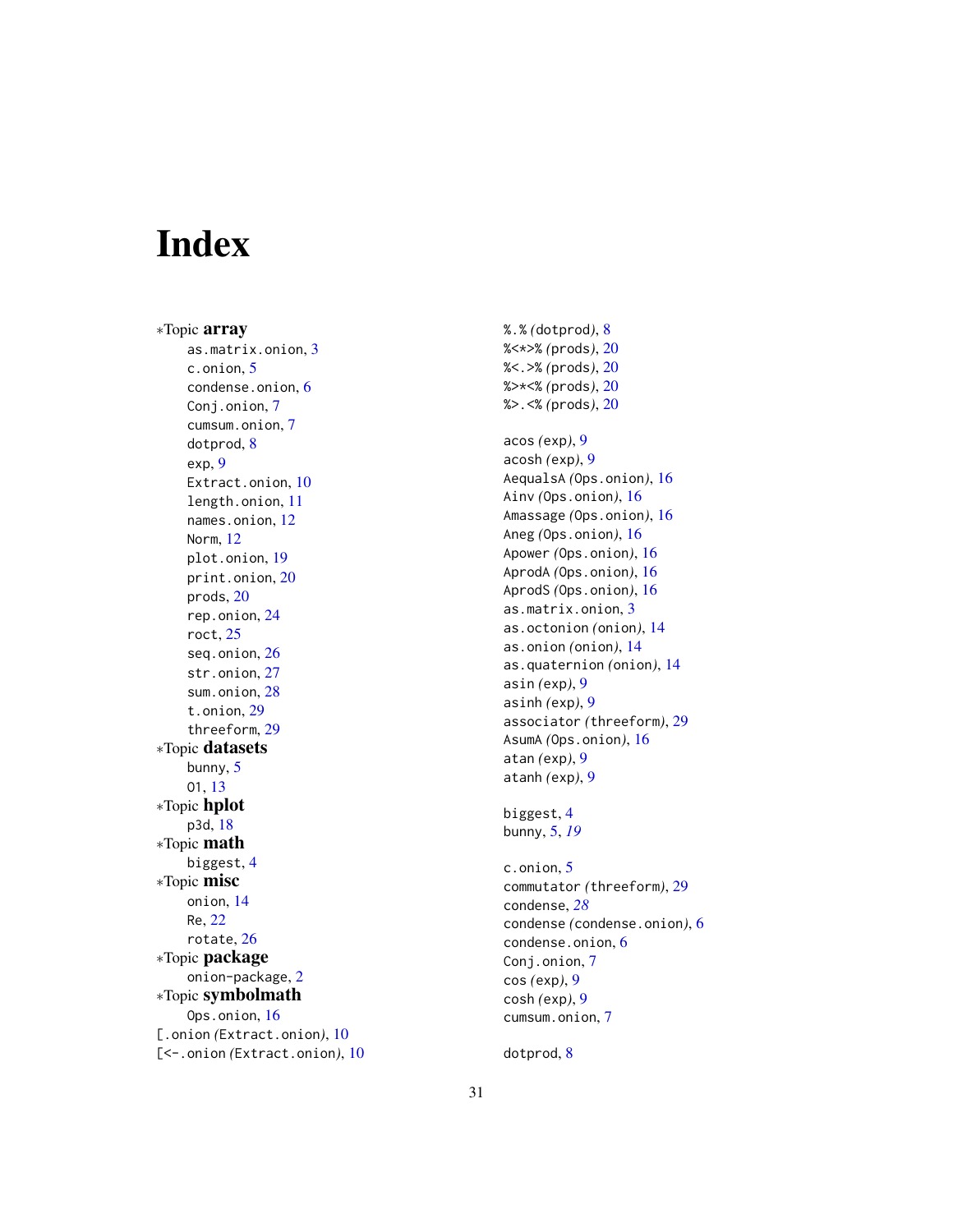#### 32 INDEX

e.even *(*prods *)* , [20](#page-19-0) e.odd *(*prods *)* , [20](#page-19-0) exp , [9](#page-8-0) Extract.onion, [10](#page-9-0) g.even *(*prods *)* , [20](#page-19-0) g.odd *(*prods *)* , [20](#page-19-0) get.comp *(*Re *)* , [22](#page-21-0) H0 *(*O1 *)* , [13](#page-12-0) H1 *(*O1 *)* , [13](#page-12-0) Hall *(*O1 *)* , [13](#page-12-0) harmonize *(*Ops.onion *)* , [16](#page-15-0) Hi *(*O1 *)* , [13](#page-12-0) Him *(*O1 *)* , [13](#page-12-0) Hj *(*O1 *)* , [13](#page-12-0) Hk *(*O1 *)* , [13](#page-12-0) HprodH *(*Ops.onion *)* , [16](#page-15-0) i *(*Re *)* , [22](#page-21-0) i<- *(*Re *)* , [22](#page-21-0) il *(*Re *)* , [22](#page-21-0) il<- *(*Re *)* , [22](#page-21-0) Im *(*Re *)* , [22](#page-21-0) Im<- *(*Re *)* , [22](#page-21-0) is.octonion *(*onion *)* , [14](#page-13-0) is.onion *(*onion *)* , [14](#page-13-0) is.quaternion *(*onion *)* , [14](#page-13-0) j *(*Re *)* , [22](#page-21-0) j<- *(*Re *)* , [22](#page-21-0) jl *(*Re *)* , [22](#page-21-0) jl<- *(*Re *)* , [22](#page-21-0) k *(*Re *)* , [22](#page-21-0) k<- *(*Re *)* , [22](#page-21-0) kl *(*Re *)* , [22](#page-21-0) kl<- *(*Re *)* , [22](#page-21-0) l *(*Re *)* , [22](#page-21-0) l<- *(*Re *)* , [22](#page-21-0) length *(*length.onion *)* , [11](#page-10-0) length.onion , [11](#page-10-0) length<- *(*length.onion *)* , [11](#page-10-0) ln *(*exp *)* , [9](#page-8-0) log *(*exp *)* , [9](#page-8-0) Mod *(*Norm *)* , [12](#page-11-0)

Mod<- *(*Norm *)* , [12](#page-11-0)

names.onion , [12](#page-11-0) names.onion<- *(*names.onion *)* , [12](#page-11-0) names<-.onion(names.onion), [12](#page-11-0) Norm , [12](#page-11-0) norm *(*Norm *)* , [12](#page-11-0) Norm.onion *(*Norm *)* , [12](#page-11-0) norm.onion *(*Norm *)* , [12](#page-11-0) O0 *(*O1 *)* , [13](#page-12-0) O1 , [13](#page-12-0) Oall *(*O1 *)* , [13](#page-12-0) Octonion *(*onion *)* , [14](#page-13-0) octonion , *[24](#page-23-0)* octonion *(*onion *)* , [14](#page-13-0) Oi *(*O1 *)* , [13](#page-12-0) Oil *(*O1 *)* , [13](#page-12-0) Oim *(*O1 *)* , [13](#page-12-0) Oj *(*O1 *)* , [13](#page-12-0) Ojl *(*O1 *)* , [13](#page-12-0) Ok *(*O1 *)* , [13](#page-12-0) Okl *(*O1 *)* , [13](#page-12-0) Ol *(*O1 *)* , [13](#page-12-0) onion , [14](#page-13-0) onion *(*onion-package *)* , [2](#page-1-0) onion-package, [2](#page-1-0) OprodO *(*Ops.onion *)* , [16](#page-15-0) Ops *(*Ops.onion *)* , [16](#page-15-0) Ops.onion, [16](#page-15-0) p3d , [18](#page-17-0) plot.onion , [19](#page-18-0) print.octonion *(*print.onion *)* , [20](#page-19-0) print.onion , [20](#page-19-0) print.quaternion *(*print.onion *)* , [20](#page-19-0) prod *(*prods *)* , [20](#page-19-0) prods , *[8](#page-7-0)* , [20](#page-19-0) Quaternion *(*onion *)* , [14](#page-13-0) quaternion *(*onion *)* , [14](#page-13-0) R\_HprodH *(*Ops.onion *)* , [16](#page-15-0) R\_OprodO *(*Ops.onion *)* , [16](#page-15-0) Re , [22](#page-21-0) Re<- *(*Re *)* , [22](#page-21-0) rep.onion , [24](#page-23-0) roct , [25](#page-24-0) rotate , [26](#page-25-0) rquat *(*roct *)* , [25](#page-24-0) seq.onion , [26](#page-25-0)